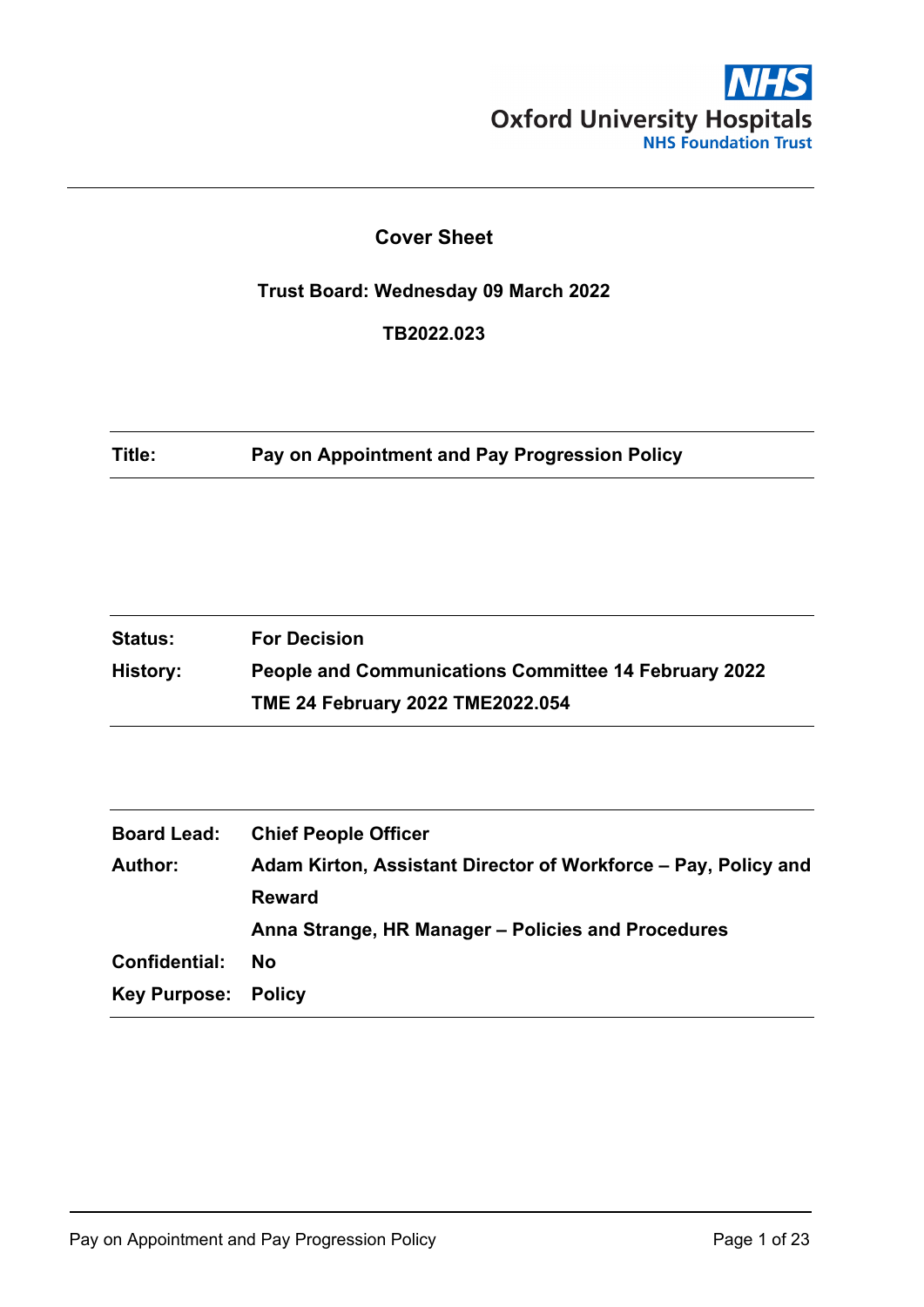# **Executive Summary**

- 1. The NHS Terms and Conditions of Service (Agenda for Change) sets out principles that need to be adhered to when determining pay on appointment, including promotion, and specific provisions for pay progression that were agreed as part of the 2018 pay deal.
- 2. The Pay on Appointment and Pay Progression Policy (amalgamating the expired Pay on Appointment and Pay Progression Guidelines and expired Linking Pay Progression and Performance Policy) implements these principles and provisions.
- 3. The Pay on Appointment and Pay Progression Policy was presented at the People and Communications Committee held on Monday 14 February 2022 (agenda item 4) and at Trust Management Executive on Thursday 24 February 2022. Trust Management Executive agreed that the policy should progress to Trust Board.

### **Recommendations**

4. The Trust Board is asked to approve that the current Pay on Appointment and Pay Progression Guidelines and the Linking Pay Progression and Performance Policy are withdrawn and the Pay on Appointment and Pay Progression Policy is approved to replace them.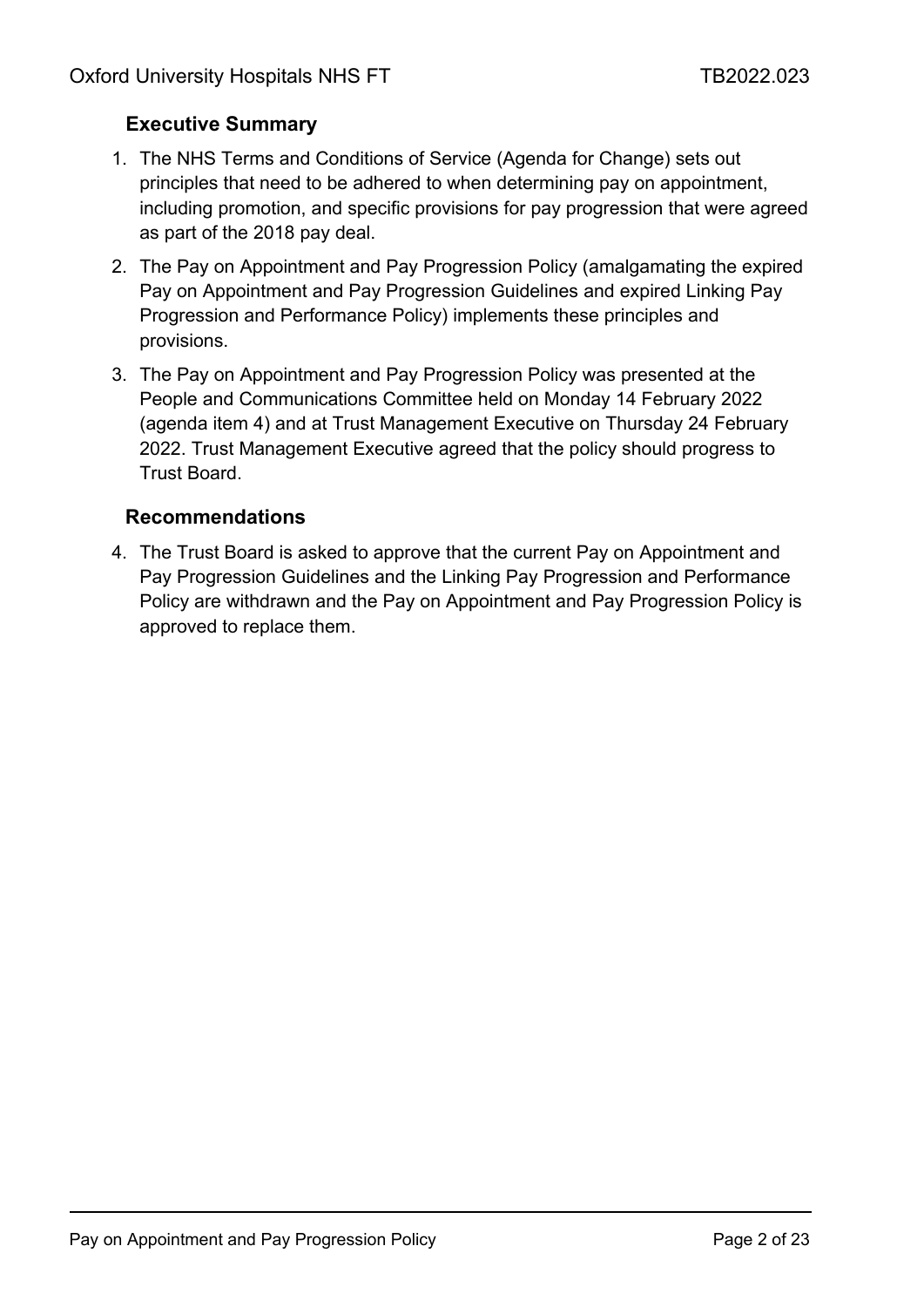# **Pay on Appointment and Pay Progression Policy**

### **1. Purpose**

- 1.1.The NHS Terms and Conditions of Service (Agenda for Change) sets out principles that need to be adhered to when determining pay on appointment, including promotion, and specific provisions for pay progression that were agreed as part of the 2018 pay deal.
- 1.2.The Pay on Appointment and Pay Progression Policy (amalgamating the expired Pay on Appointment and Pay Progression Guidelines and expired Linking Pay Progression and Performance Policy) implements these principles and provisions.

### **2. Pay on Appointment and Pay Progression Policy**

- 2.1.The Pay on Appointment and Pay Progression Policy (provided in full at **Appendix One**) applies to all non-medical staff with the exception of very senior managers and combines the Trust's current Pay on Appointment and Pay Progression Guidelines and the Linking Pay Progression and Performance Policy.
- 2.2.The Policy implements changes to the NHS Terms and Conditions of Service that were agreed as part of the 2018 pay deal, which were due to be implemented from 1 April 2021, but the Trust delayed for 12 months due to the impact of the COVID-19 pandemic.
- 2.3.Key changes include:
	- 2.3.1. The move from annual automatic increments to pay bands with either two or three pay points where pay progression is dependent on a member of staff achieving the required years of experience and meeting set pay progression standards:
		- 2.3.1.1. an appraisal completed within the last 12 months;
		- 2.3.1.2. up to date core skills learning;
		- 2.3.1.3. no formal capability process in place or live formal disciplinary warning; and
		- 2.3.1.4. for line managers that appraisals have been completed for all their staff as required;
	- 2.3.2. A pay step submission process that includes the requirement for the manager and member of staff to meet to review whether the pay progression standards have been met;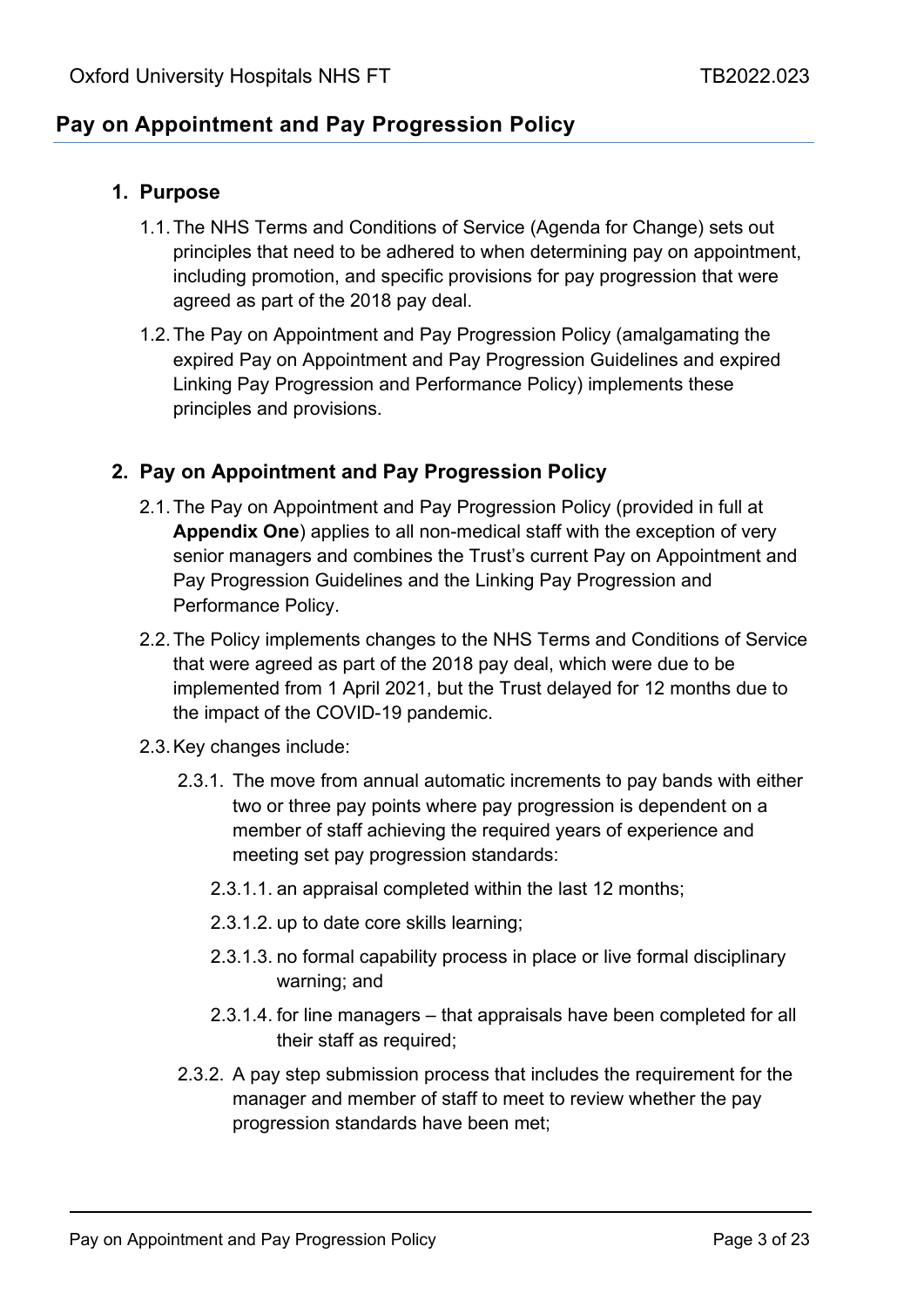- 2.3.3. The ability to take mitigating factors into consideration when determining if a member of staff has met the pay progression standards; and
- 2.3.4. That allowing staff to progress more quickly through the pay band would undermine the principles of the pay system and consequently the Trust is not able to authorise progression to the next pay step until the minimum length of service on a pay step has been met. Trust's will be monitored on this by NHSE/I.
- 2.4.To ensure transparency and consistency the Policy sets out how the starting salary for new members of staff or newly promoted staff will be determined.
- 2.5.The Policy also sets out a robust process for agreeing higher starting salaries, to be used in exceptional circumstances where the Trust wishes to recognise knowledge, skills and experience gained outside the NHS.

### **3. Conclusions**

- 3.1.The Policy implements the NHS Terms and Conditions of Service in respect of the principles that need to be adhered to when determining pay on appointment, including promotion, and the specific provisions for pay progression that were agreed as part of the 2018 pay deal.
- 3.2.The Policy was consulted on between 24 November and 24 December 2021, during which staff side colleagues, divisional management teams and HR colleagues had the opportunity to provide comments and feedback on the draft policy. A copy of the draft policy was also available on the Trust intranet for any other interested parties to comment on.

### **4. Recommendations**

4.1. The Trust Board is asked to approve the recommendation that the current Pay on Appointment and Pay Progression Guidelines and the Linking Pay Progression and Performance Policy are withdrawn and the Pay on Appointment and Pay Progression Policy is approved to replace them.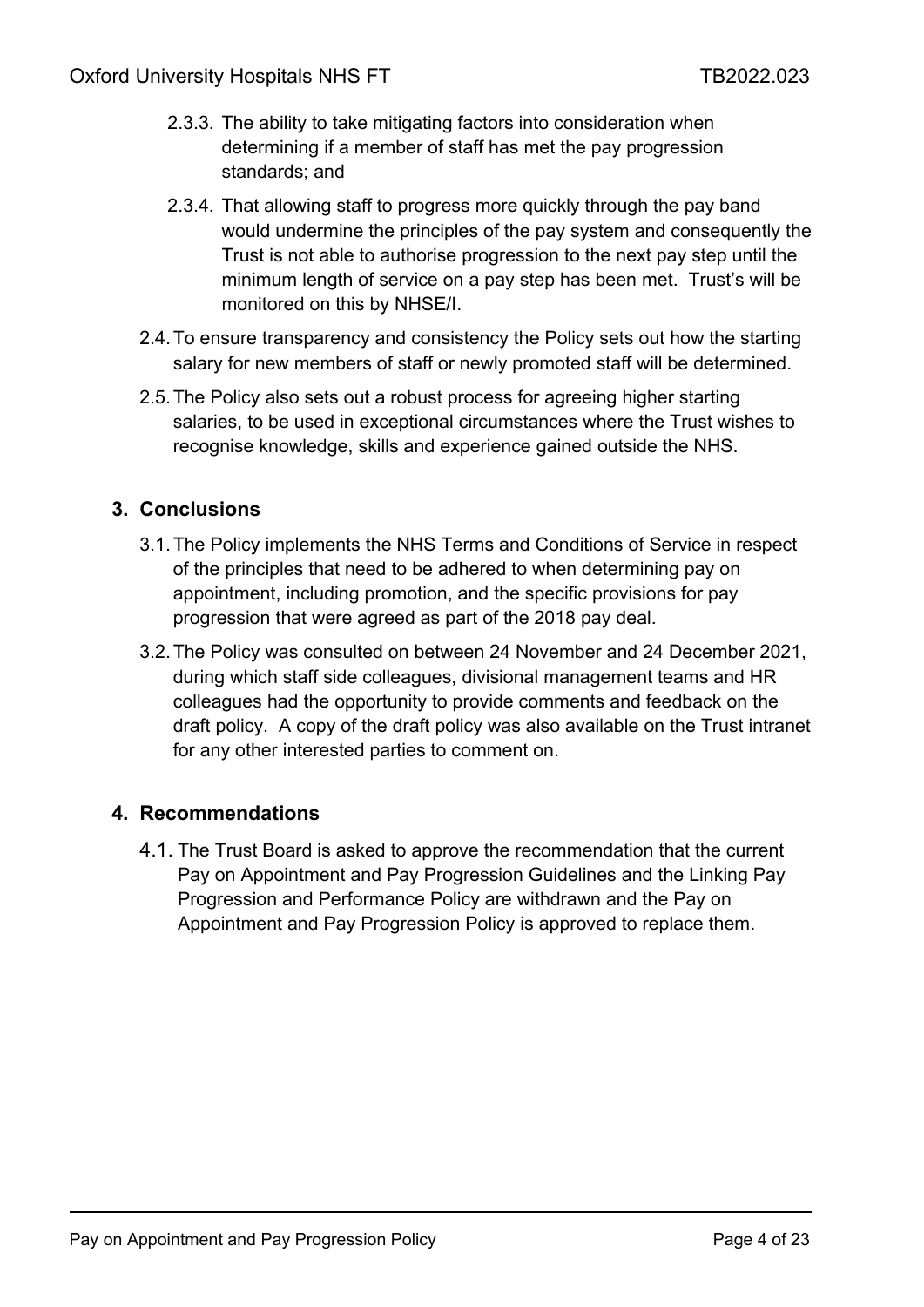# **Appendix One - Pay on Appointment and Pay Progression Policy**

| Category:                                               | Policy                                                                                                                                                                                                                                                                                               |  |  |  |  |  |  |  |
|---------------------------------------------------------|------------------------------------------------------------------------------------------------------------------------------------------------------------------------------------------------------------------------------------------------------------------------------------------------------|--|--|--|--|--|--|--|
| Summary:                                                | This policy implements the NHS Terms and Conditions of Service<br>with regard to pay on appointment and pay progression for non-<br>medical staff and provides guidance on the process to be followed<br>for agreeing a higher starting salary for non-medical staff on<br>appointment to the Trust. |  |  |  |  |  |  |  |
| <b>Equality Impact</b><br><b>Assessment undertaken:</b> | May 2021                                                                                                                                                                                                                                                                                             |  |  |  |  |  |  |  |
| <b>Valid From:</b>                                      |                                                                                                                                                                                                                                                                                                      |  |  |  |  |  |  |  |
|                                                         | 3 years                                                                                                                                                                                                                                                                                              |  |  |  |  |  |  |  |
| <b>Date of Next Review:</b>                             | Until such time as the review is completed and the successor<br>document approved by the relevant committee this policy will<br>remain valid.                                                                                                                                                        |  |  |  |  |  |  |  |
| <b>Approval Date/Via:</b>                               | <b>Trust Board</b>                                                                                                                                                                                                                                                                                   |  |  |  |  |  |  |  |
| <b>Distribution:</b>                                    | Via Human Resources Department                                                                                                                                                                                                                                                                       |  |  |  |  |  |  |  |
|                                                         | Human Resources intranet                                                                                                                                                                                                                                                                             |  |  |  |  |  |  |  |
| <b>Related Documents:</b>                               |                                                                                                                                                                                                                                                                                                      |  |  |  |  |  |  |  |
| Author(s):                                              | HR Manager - Policies and Procedures                                                                                                                                                                                                                                                                 |  |  |  |  |  |  |  |
|                                                         | <b>Appeals Procedure</b>                                                                                                                                                                                                                                                                             |  |  |  |  |  |  |  |
|                                                         | <b>Core Skills Policy</b>                                                                                                                                                                                                                                                                            |  |  |  |  |  |  |  |
| <b>Further Information:</b>                             | Maternity, Paternity, Adoption and Shared Parental Leave<br>Procedure                                                                                                                                                                                                                                |  |  |  |  |  |  |  |
|                                                         | NHS Terms and Conditions of Service                                                                                                                                                                                                                                                                  |  |  |  |  |  |  |  |
|                                                         | Sickness Absence Management Procedure                                                                                                                                                                                                                                                                |  |  |  |  |  |  |  |
|                                                         | Values Based Appraisal Policy for Non-Medical Staff                                                                                                                                                                                                                                                  |  |  |  |  |  |  |  |
| <b>This Document replaces:</b>                          | Pay on appointment and pay progression guidelines v4.2 and<br>Linking Pay Progression and Performance Policy v2.0                                                                                                                                                                                    |  |  |  |  |  |  |  |

# **Lead Director:** Chief People Officer **Issue Date:**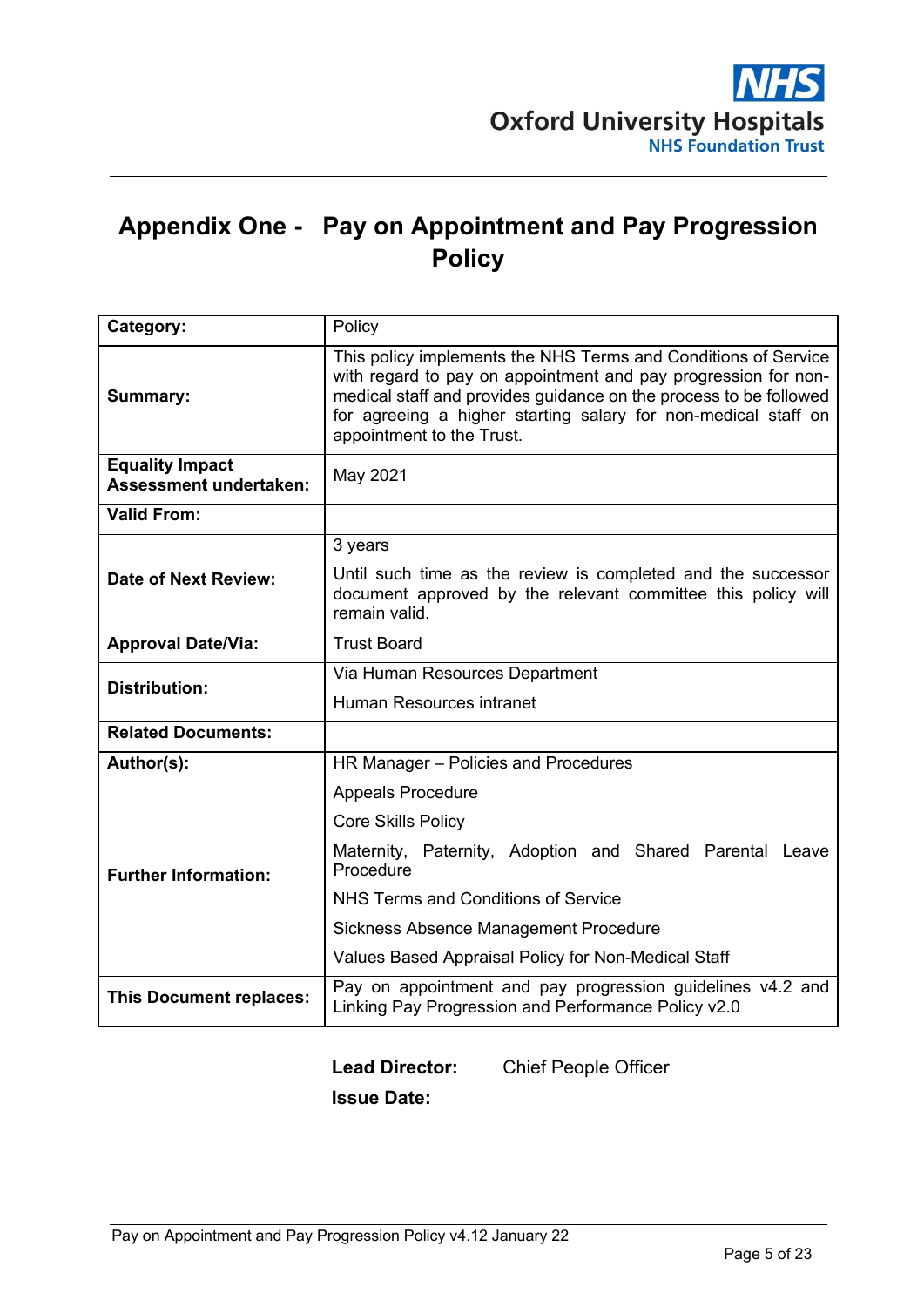# **Contents**

| Employees with no previous NHS service Error! Bookmark not defined.                                       |  |                 |     |
|-----------------------------------------------------------------------------------------------------------|--|-----------------|-----|
| Existing NHS employees moving to a new post on the same pay bandError! Bookmark not<br>defined.           |  |                 |     |
| <b>Existing NHS employee moving to a new post on a lower pay bandError! Bookmark</b><br>defined.          |  |                 | not |
| <b>Employees returning to the NHS (break in service less than 12 months) Error!</b><br>not defined.       |  | <b>Bookmark</b> |     |
| Employees returning to the NHS (break in service greater than 12 months)  Error!<br>Bookmark not defined. |  |                 |     |
| Process for agreeing a higher starting salary  Error! Bookmark not defined.                               |  |                 |     |
|                                                                                                           |  |                 |     |
|                                                                                                           |  |                 |     |
|                                                                                                           |  |                 |     |
|                                                                                                           |  |                 |     |
| Absence from work when pay step is due  Error! Bookmark not defined.                                      |  |                 |     |
|                                                                                                           |  |                 |     |
|                                                                                                           |  |                 |     |
|                                                                                                           |  |                 |     |
|                                                                                                           |  |                 |     |
|                                                                                                           |  |                 |     |
|                                                                                                           |  |                 |     |
| Appendix 1 - Equality Impact Assessment Error! Bookmark not defined.                                      |  |                 |     |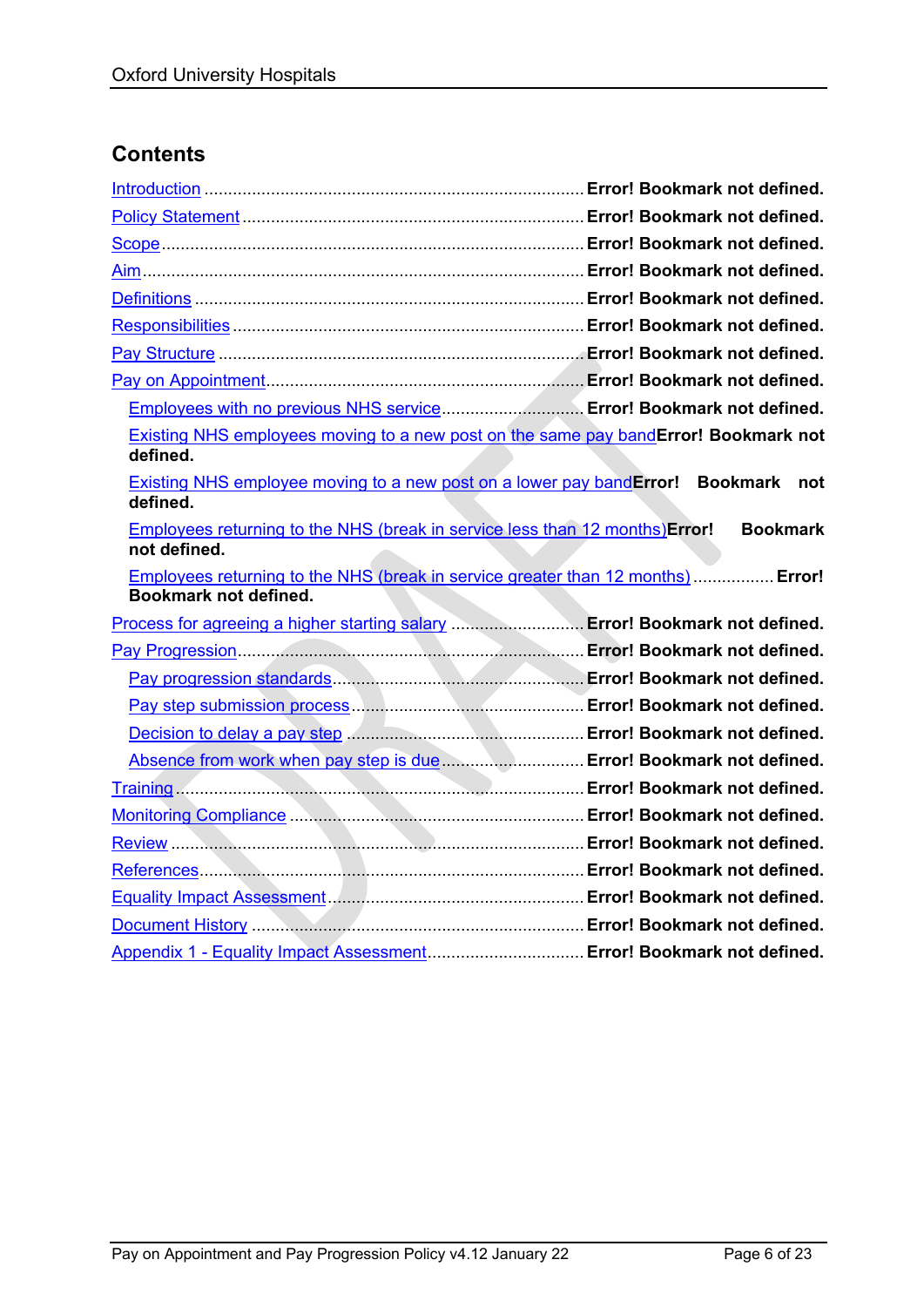### **Introduction**

- 1. This policy covers the pay on appointment and pay progression for all non-medical staff within the remit of the NHS Pay Review Body who are staff employed under the NHS Terms and Conditions of Service (commonly referred to as Agenda for Change).
- 2. Pay points were previously defined as increments but are now expressed in terms of years of experience (measured in years from anniversary of appointment in that pay band) required to attain a level of pay.

### **Policy Statement**

- 3. It is the policy of the Trust that a fair and transparent process is followed to determine pay on appointment for:
	- 3.1. staff moving from an Agenda for Change banded post, either within the Trust or the wider NHS, to another Agenda for Change banded post within the Trust (whether this is on the same pay band, a higher pay band or a lower pay band);
	- 3.2. staff joining the Trust with no previous NHS experience; and
	- 3.3. staff returning to the NHS after a break in NHS employment.
- 4. It is the policy of the Trust that pay progression for all points, within each pay band, is conditional upon staff demonstrating that they have the requisite knowledge and skills/competencies for their role and that they have demonstrated the required level of performance and delivery during the review period.

### **Scope**

- 5. This policy applies to all employees of the Trust (excluding apprentices) that are employed under the NHS Terms and Conditions of Service; this includes Retention of Employment (RoE) staff. It does not apply to medical and dental staff, very senior managers, honorary and observer contract holders, contractors, workers hired on a self-employed basis, or temporary staff engaged via the Bank.
- 6. Employees appointed to recognised apprentice roles will be paid a set basic salary as determined by the Trust.

### **Aim**

7. The purpose of this policy is to ensure all decisions regarding pay on appointment and pay progression are made consistently, fairly and transparently and that all employees are aware of and understand the criteria that will be taken into account when determining pay on appointment and pay progression.

### **Definitions**

- 8. The terms in use in this document are defined as follows:
	- 8.1. **Agenda for Change (AfC)** is the name often used to refer to the NHS Terms and Conditions of Service. A copy of the current [NHS Terms and Conditions of Service](https://www.nhsemployers.org/tchandbook)  [Handbook](https://www.nhsemployers.org/tchandbook) is available from NHS Employers.
	- 8.2. The **pay band** describes the minimum length of service required on a pay step point before a member of staff is eligible to move to the next pay step. The pay band for a job is determined through the NHS Job Evaluation Process. Further information about pay bands is available in Annex 2 of the [NHS Terms and Conditions of Service](https://www.nhsemployers.org/publications/tchandbook)  [Handbook](https://www.nhsemployers.org/publications/tchandbook) or from the relevant divisional HR team.
	- 8.3. The **pay step date** is the anniversary of the date the member of staff commenced employment in their current band.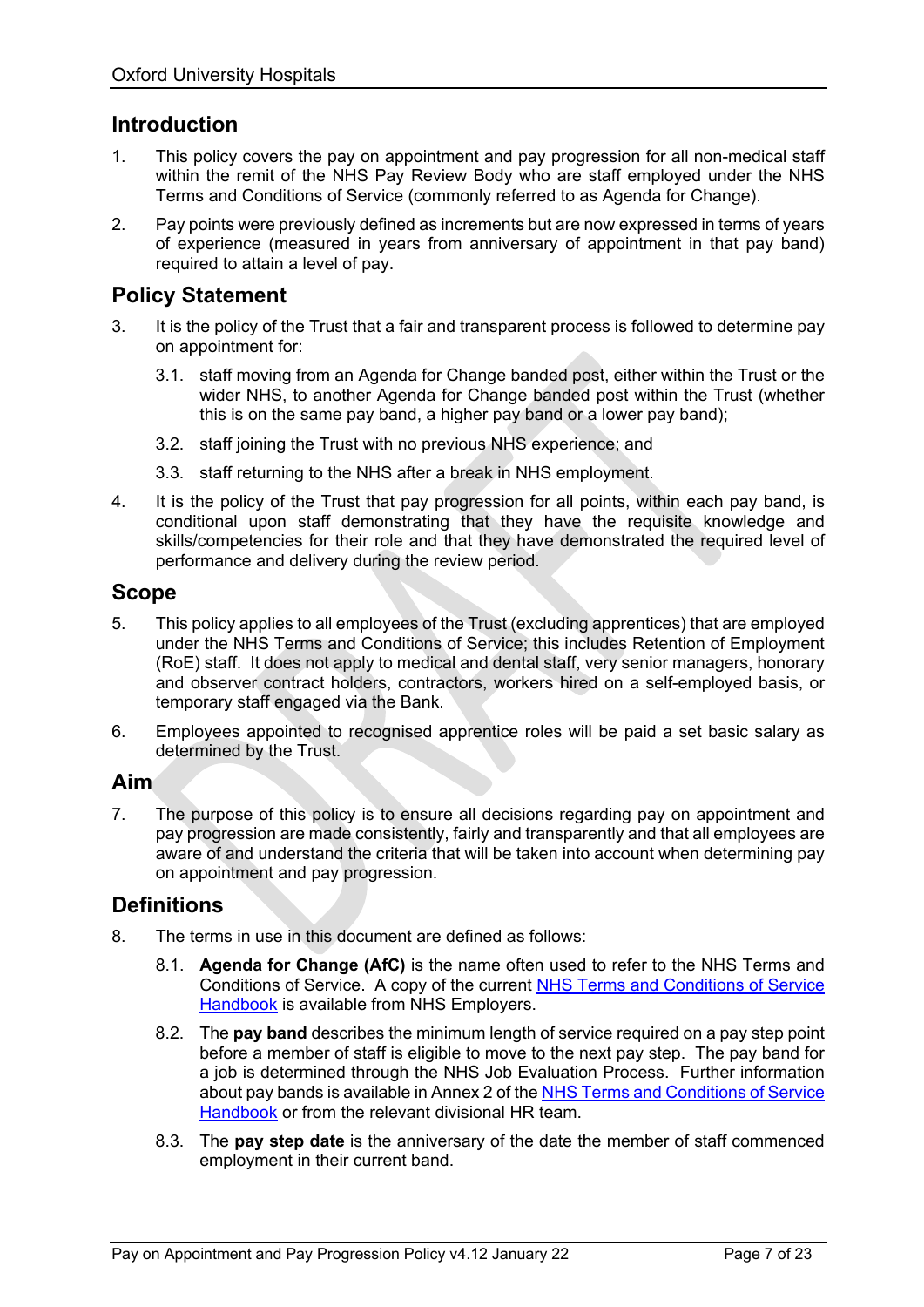- 8.4. A **pay step point** is a pay value within a pay band expressed in terms of years of experience (measured in years from the anniversary of appointment in that pay band) required to attain a level of pay. Pay bands may have either a two point structure (indicating there is an entry point and a top point) or three point structure (indicating there is an entry, mid and top point), and progression to the next pay step point is dependent on a member of staff achieving the required years of experience and meeting specific criteria (refer to Pay Progression Standards below in paragraphs 46 to 50).
- 8.5. **Pay step submission process** is the process that must be followed for an employee to progress to the next pay step and will only take place after two, three or five years depending on the pay band. Appraisals will continue to take place annually.
- 8.6. **Years of experience** (as opposed to the previously used pay point numbers) are the number of years of experience required to attain a certain pay step point within a pay band.
- 8.7. **Recruitment and Retention Premium (RRP)** is a supplementary payment in addition to the pay received for pay band position and any payments received for unsocial hours or on-call cover. It is payable to an individual post or specific group of posts where market pressures would otherwise prevent the Trust from being able to recruit staff to and/or retain staff in sufficient numbers for the post(s) concerned. RRP applies to posts and not to individuals; where an employee moves to a different post that does not attract RRP, either within the Trust or elsewhere in the NHS, their entitlement to any previous RRP will cease. Please refer to the Standard Operating Procedure for Recruitment and Retention Premium for further information about the process to be followed.

### **Responsibilities**

- 9. The **Chief People Officer** (or their nominated deputy) is responsible for approving all exceptions to pay outside of nationally agreed terms and conditions.
- 10. **All Managers** are responsible for ensuring:
	- 10.1. salaries agreed on appointment or change of pay band are in line with the NHS Terms and Conditions of Service and this Policy;
	- 10.2. no offer of pay outside the NHS Terms and Conditions of Service or this Policy must be made until agreement is secured to deviate from these. This includes any request to pay a higher starting salary;
	- 10.3. appraisals for their team members are carried out at least annually and a suitable record is kept;
	- 10.4. where members of their team have a different appraiser (please refer to the Trust's Values Based Appraisal Policy for Non-Medical Staff for further information) that the appraiser undertakes the appraisal at least annually and that a suitable record has been kept; and
	- 10.5. pay step review meetings are held in advance of the pay affecting grade step being due and that the Pay Step Review Submission Form is completed to record the outcome of the pay step review meeting and forwarded to the HR Records Team by the required deadline.
- 11. The **HR Records Team** are responsible for:
	- 11.1. processing all payroll related paperwork in accordance with the authorisation requirements set out in this policy and the Trust's Standing Financial Instructions;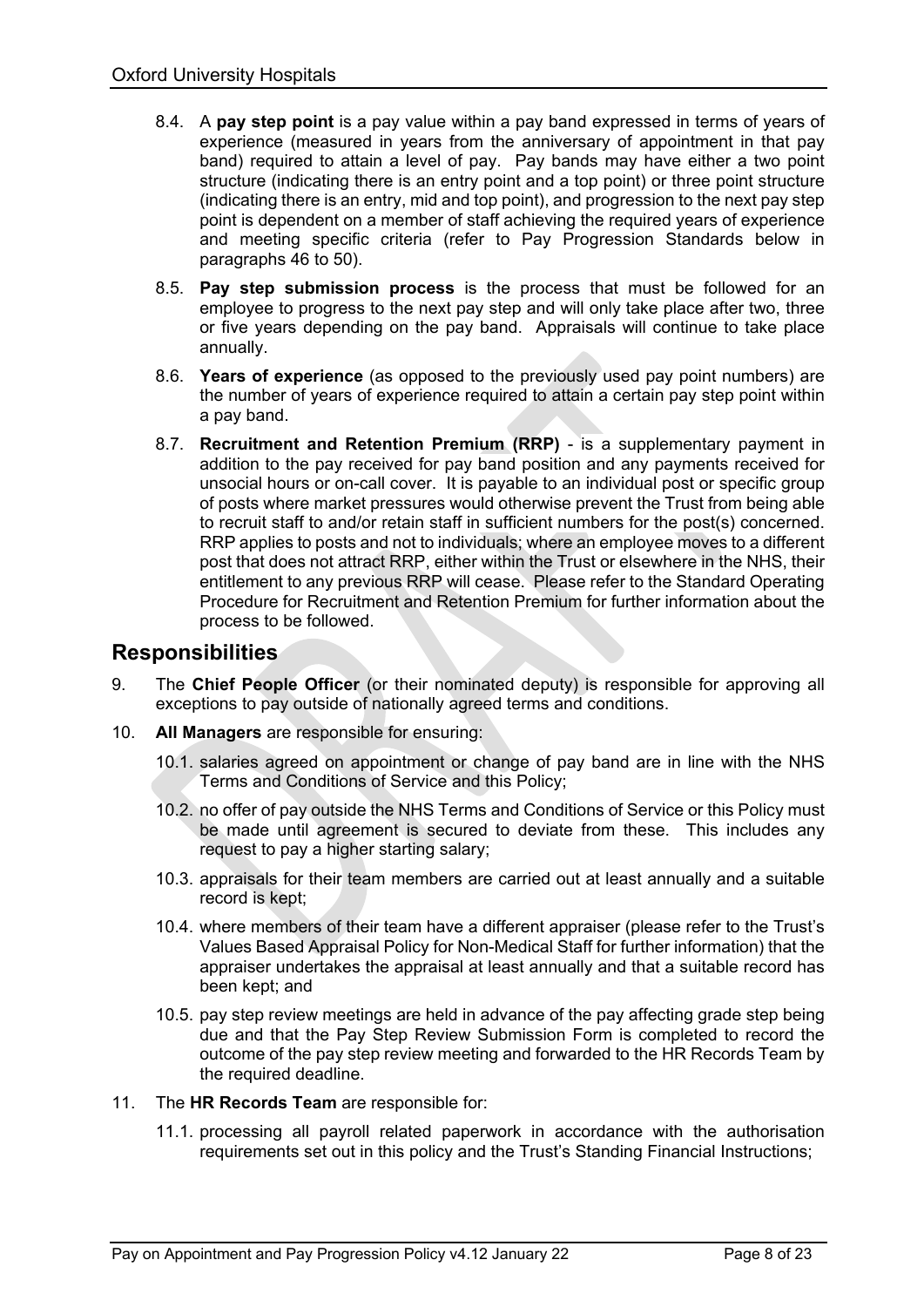- 11.2. processing all completed Pay Step Review Submission Forms and uploading the completed form to the employee's electronic personal record, returning the form to the manager if it is not fully completed or has been incorrectly completed;
- 11.3. ensuring any 'Employee Change' forms submitted following a formal re-banding process comply with this policy and the Job Evaluation Procedure; and
- 11.4. escalating any instances of non-compliance with this policy to the relevant Divisional Head of Workforce (cc'ing the Chief People Officer and Assistant Director of Workforce – Pay, Policy and Reward for their information).

#### 12. The **Recruitment Team** are responsible for:

- 12.1. monitoring salaries on appointment to ensure the correct process has been followed and where appropriate, approval has been received to offer a higher starting salary before making any offer to a candidate;
- 12.2. monitoring salaries agreed on promotion to ensure compliance with this Policy and the principles of the NHS Terms and Conditions of Service;
- 12.3. ensuring no offer of pay outside the NHS Terms and Conditions of Service or this Policy is made until the correct approval has been received. This includes offering a higher starting salary;
- 12.4. ensuring all payroll related paperwork submitted by the Recruitment Team to the HR Records Team complies with relevant Trust policies and procedures; and
- 12.5. running the 'Inter Authority Transfer (IAT)' process on ESR for any member of staff joining the Trust from another NHS employer.

#### 13. **Divisional Heads of Workforce** are responsible for:

- 13.1. providing advice and guidance on determining pay on appointment and pay progression in accordance with this Policy;
- 13.2. ensuring managers/department heads are aware of their responsibilities regarding pay on appointment and pay progression; and
- 13.3. addressing instances of non-compliance with this Policy with the relevant manager.

### **Pay Structure**

- 14. The pay band describes the minimum length of service on a pay step point required before a member of staff is eligible to progress to the next pay step point. It is considered that allowing a member of staff to progress more quickly through the pay band would undermine the principles of the pay system. Consequently, the Trust is unable to authorise progression to the next pay step point until the minimum length of service on a pay step point has been met.
- 15. Pay progression for all pay step points, within each pay band, will be conditional upon the employee demonstrating that they have the requisite knowledge and skills/competencies for their role and that they have demonstrated the required level of performance and delivery during the review period. Where a member of staff meets these criteria but has a formal warning under the Trust's Managing Work Performance Procedure or Disciplinary Procedure progression to the next pay step point will be effective the day after the sanction expires or the formal capability process has been successfully completed, subject to meeting the other pay progression criteria.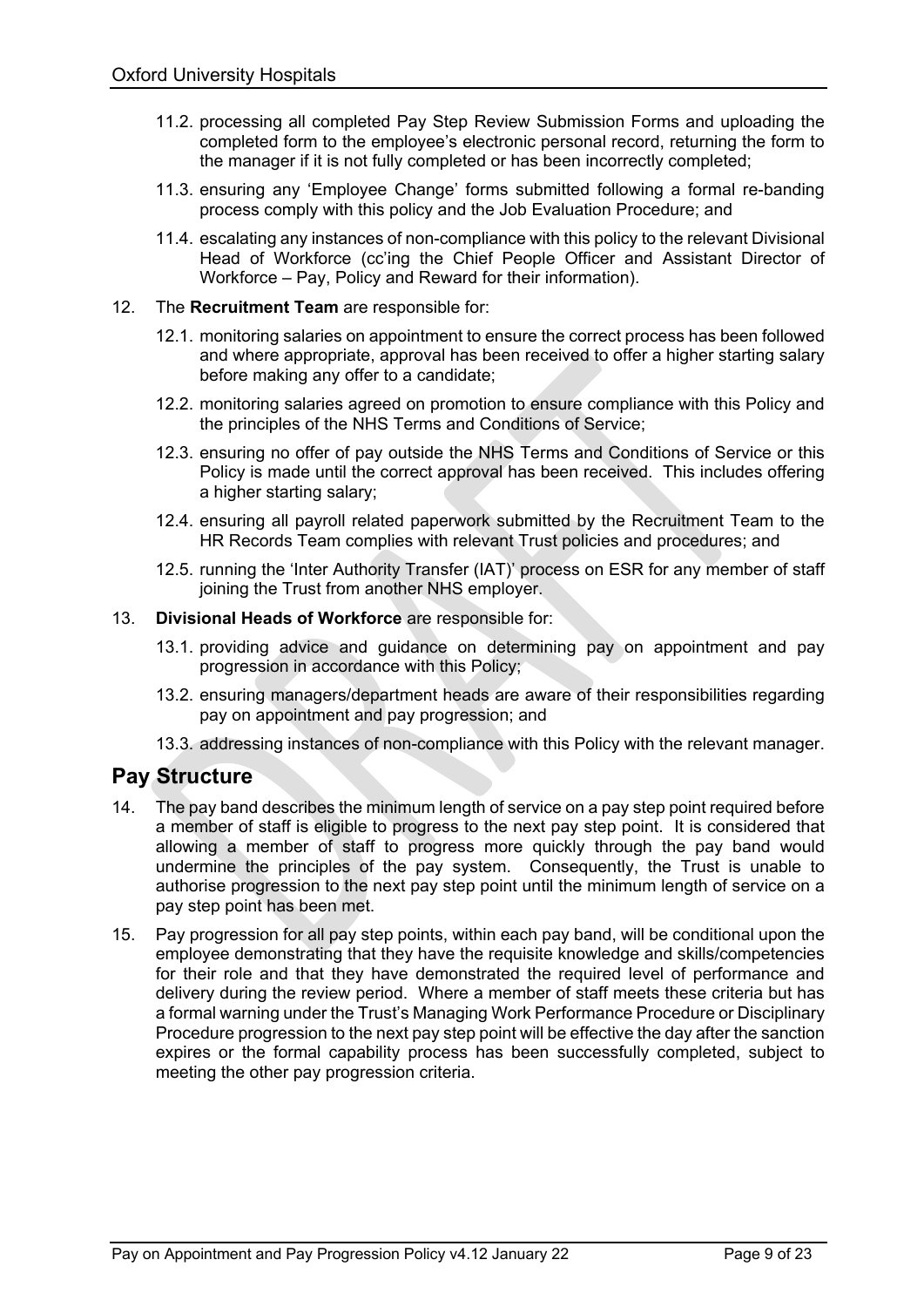# **Pay on Appointment**

### **Employees with no previous NHS service**

- 16. It is expected that staff new to the NHS will ordinarily be appointed to the bottom of the relevant pay band, with their pay step date set as the date they commenced employment in their current band.
- 17. However, in exceptional circumstances, where there is sound evidence to support a business case, it may be possible to offer a salary above the bottom of the relevant pay band. Please refer to the 'Process for agreeing a higher starting salary' below.

#### **Pay on promotion (new role at a higher pay band)**

- 18. Basic pay on promotion will be set at the minimum pay-step point of the new pay band.
- 19. On promotion the new starting salary (made up of basic pay and any unsocial hours payments and/or long-term recruitment and retention premium (RRP)) should result in an increase in salary. If it does not, subject to paragraph 20, the manager must discuss with the relevant Divisional Head of Workforce how the previous salary will be maintained until the combination of basic pay, any unsocial hours payment and/or RRP in the new band does produce a higher salary. Any high cost area supplement received in the previous role will not be taken into consideration when calculating salary.
- 20. In the case of unsocial hours payments the provisions in paragraph 19 will only apply if the unsocial hours working pattern in the new role remains substantially the same as the previous role. Where this is not the case, the previous unsocial hours payments will not be taken into consideration when determining the new starting salary.
- 21. The earnings calculations in paragraph 19 will be based on normal contractual hours excluding additional hours and will use unsocial hours payments averaged over the previous three months at work.
- 22. The pay step date will become the anniversary of the date they commenced in that new band. The exception to this is professional roles covered by Annex 20 of NHS Terms and Conditions of Service Handbook.
- 23. Appointment to a different role on the same pay band is not promotion. Therefore employees will remain on the same pay step point and retain their existing pay step date when appointed to a different role on the same pay band, regardless of whether the employee has moved internally within the Trust or been appointed from another NHS trust.

#### **Temporary movement into a higher band**

- 24. Where a member of staff moves to a job with a higher pay band on a temporary basis, for example to cover long term sick leave, maternity leave etc., pay should be set at the minimum pay step point of the temporary higher band. If this would result in no increase (by reference to the earnings from their substantive post) then pay will be determined as per the Pay on Promotion section above.
- 25. Temporary movement into a new pay band should not normally last more than six months or less than one month, except in instances of maternity leave or long-term sick leave, where a longer period may be known at the outset.
- 26. On temporary movement into a higher pay band the pay step date will reset to the date the member of staff starts in the new pay band. Any time spent in the higher pay band will be credited towards the employee's substantive post's pay step date, for the purpose of progression, upon their return to their substantive post at the lower band.
- 27. Where a member of staff is subsequently permanently appointed to the higher banded role they were undertaking on a temporary basis their pay step date will remain the date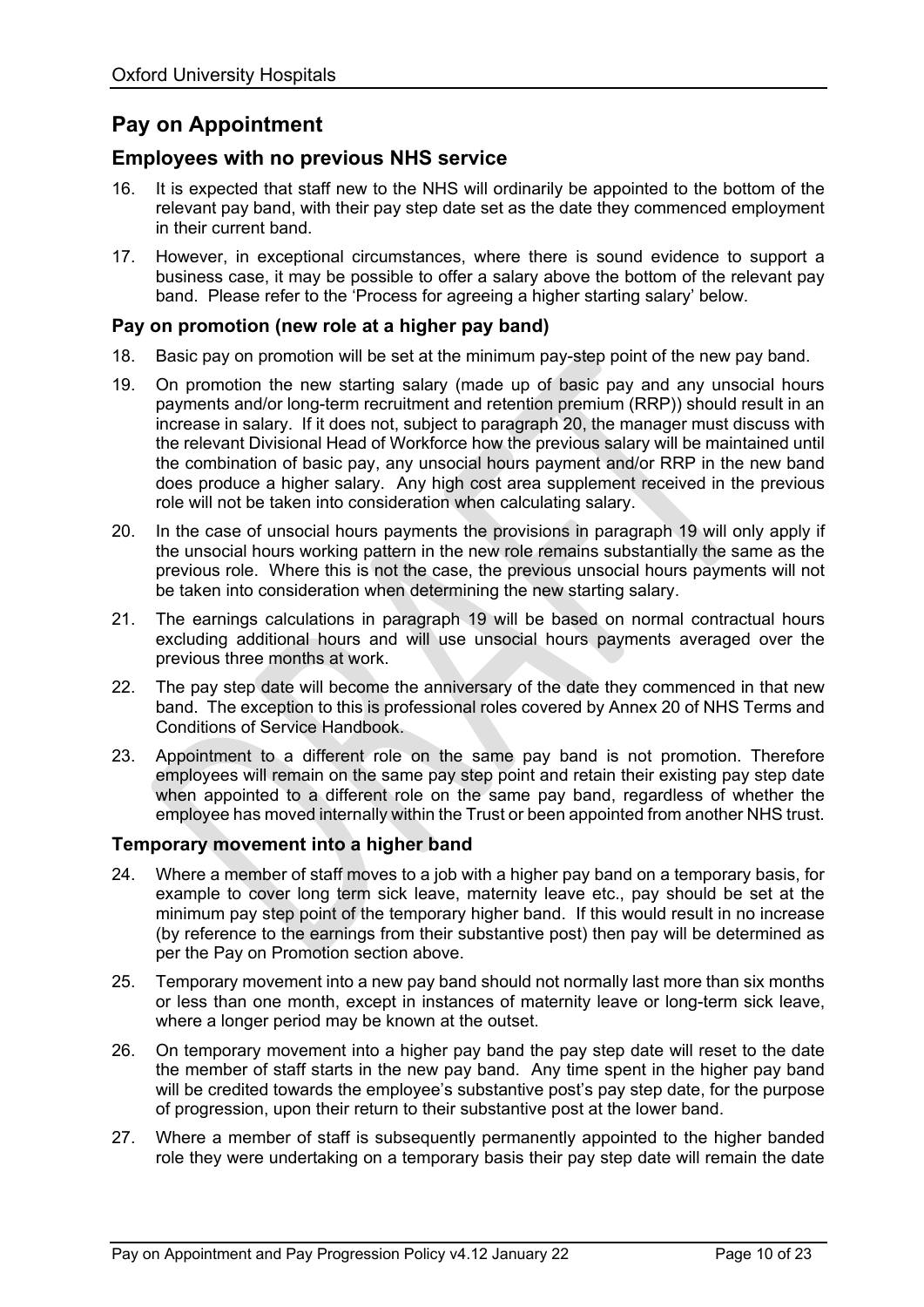they started in the new pay band (i.e. the date they temporarily moved into the higher pay band).

#### **Job re-banding**

28. Where a post is re-banded to a higher band because of a formal job evaluation process the pay step point will become the minimum for the new pay band and the pay step date will become the anniversary of the agreed date that the new job description is deemed to have taken effect.

#### **Existing NHS employees moving to a new post on the same pay band**

- 29. Where an existing NHS employee moves to a new post on the same pay band they will retain their current pay step point and pay step date. Any high cost area supplement received in the previous role will not be taken into consideration when calculating salary.
- 30. To ensure a new employee is placed on the correct pay step point and pay step date evidence of the previous pay step point and date will be required. Where possible this information will be obtained electronically by the Human Resources Department via the 'Inter Authority Transfer' process available on the Electronic Staff Record (ESR) system; however, where this is not possible the member of staff will be asked to provide a copy of a recent payslip (dated within the last three months) from their previous NHS employer. If the new employee is unable to provide a payslip dated within the last three months, they should discuss this with the Assistant Director of Workforce – Pay, Policy and Reward.
- 31. Initially staff will be paid on the minimum of the band until confirmation of the previous pay step point and date has been received by the Trust.

#### **Existing NHS employee moving to a new post on a lower pay band**

- 32. Where an existing NHS employee is appointed to a post in a lower pay band their pay step point will be calculated as follows:
	- 32.1. Where the member of staff has not recently worked at the lower pay band, the member of staff will usually enter the pay band at the point they would have reached if all their NHS service in higher pay band(s) had been worked in the lower band.
	- 32.2. Where the member of staff has previous recent experience in the lower pay band role they will enter the pay band at the point they would have reached if all their complete years of NHS service in both the lower banded and higher banded role had been combined. For example, if a member of staff was promoted from a band 5 post where they had three years' experience to a band 6 role where they gained one year's experience and then moved back to a band 5 role they will move to the point that recognises four-five years' of experience.
	- 32.3. The pay step date will become the date they commenced employment in the current band, except in cases where the employee has moved to a lower banded post as part of a formal organisational change process where the pay step date will remain unchanged.
	- 32.4. Any high cost area supplement received in the previous role will not be taken into consideration when calculating salary.
- 33. To ensure the employee is placed on the correct pay step point evidence of their NHS service in the higher pay band(s) must be provided by the employee to the Recruitment Team.

#### **Employees returning to the NHS (break in service less than 12 months)**

34. Where a member of staff returns to the NHS after a break in service of 12 months or less and they are returning to a role on the same pay band they will enter the pay band at the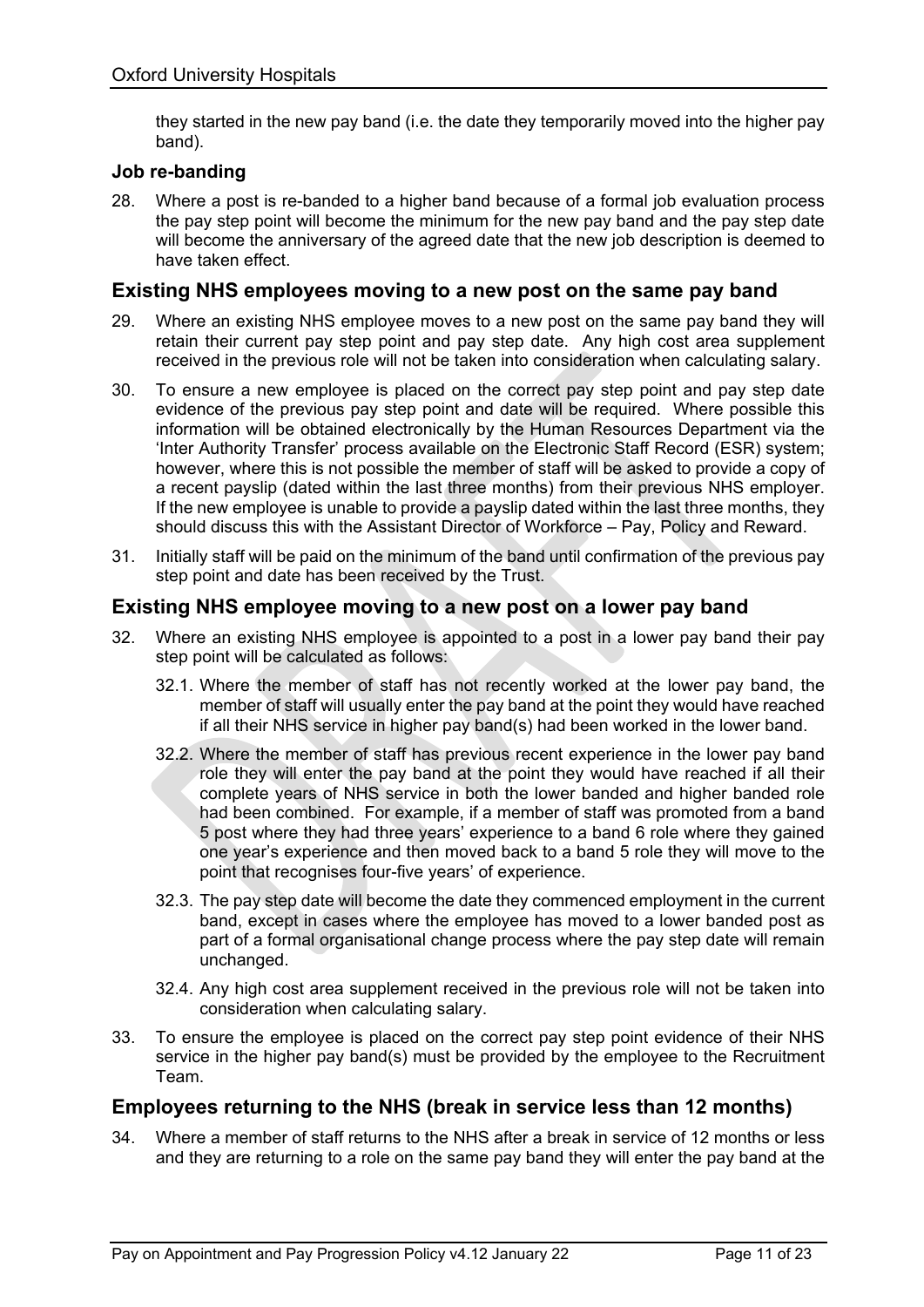same pay step point that they were on when they left and their pay step date will be adjusted by the length of their break in service.

- 35. To ensure the member of staff is placed on the correct pay step point and date they will need to provide a copy of their last payslip to the Recruitment Team.
- 36. Where the member of staff is unable to provide a copy of their last payslip they will be responsible for contacting their previous employer to request written confirmation of the pay step point and pay step date they were on at the time they left their employment.
- 37. Initially staff will be paid at the minimum of the pay band until confirmation of the previous pay step point and date has been received by the Trust.
- 38. Where a member of staff returns to the NHS after a break in service of 12 months or less to a lower banded role the provisions in the section entitled 'Existing NHS employee moving to a new post on a lower pay band' will apply.

### **Employees returning to the NHS (break in service greater than 12 months)**

- 39. Where a member of staff returns to the NHS after a break in service of 12 months or more they will ordinarily be appointed on the bottom of the relevant pay band and their pay step date will be the date they commenced employment in their current band.
- 40. However, in exceptional circumstances, where there is sound evidence to support a business case, it may be possible to offer a salary above the bottom of the relevant pay band. Please refer to the 'Process for agreeing a higher starting salary' below.

### **Process for agreeing a higher starting salary**

- 41. No offer of a higher starting salary can be made to the candidate unless:
	- 41.1. support has been obtained from the relevant Divisional Director (or equivalent for corporate divisions) and Divisional Head of Workforce; and
	- 41.2. once the correct local support to offer a higher starting salary has been obtained, final agreement to offer a higher starting salary is received from the Chief People Officer (or their nominated deputy).
- 42. In order to make a request the appointing manager should complete and submit a 'Higher Starting Salary Request' form. Please refer to the policy toolkit for further information about the process that must be followed.
- 43. When requesting approval to offer a salary above the bottom point of the relevant pay band the following should be considered and documented on the relevant form:
	- 43.1. whether the proposed salary is commensurate with the qualifications and breadth/depth of experience of the applicant i.e., they have all the relevant knowledge and experience to perform the role at the highest level;
	- 43.2. that, if offered, the salary would not cause problems of relativity with existing staff, (i.e., the new employee would not be in receipt of a higher salary than existing staff with the same level of experience, knowledge and skills);
	- 43.3. that, if offered, the salary would not be greater than the salary the member of staff would have been on if all their experience had been gained in the NHS; and
	- 43.4. the manager has taken into consideration the principles of the Equality Act 2010 and the Equal Pay Act 1970. For further guidance on the Equality Act and the Equal Pay Act please contact the relevant Divisional Head of Workforce.
	- 43.5. It is very important that higher starting pay is only used to recognise knowledge, skills and experience and is not used as a tool to overcome difficulties in the labour market. Where a recruitment process has produced no suitable applicants and it has been determined that the role is difficult to recruit to due to labour market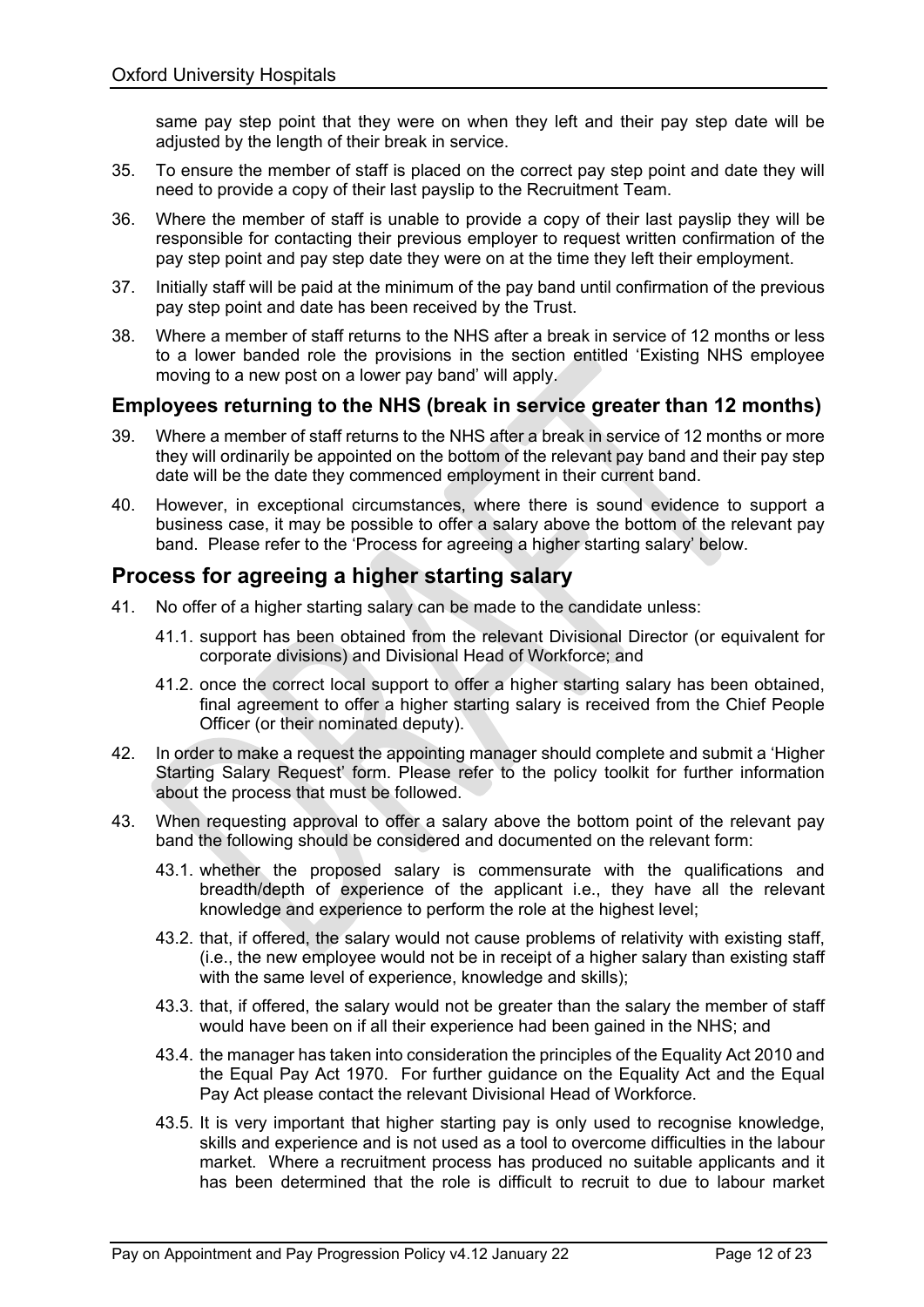conditions, consideration should be given to whether an application to award Recruitment and Retention Premium (RRP) should be made. The Standard Operating Procedure for Recruitment and Retention Premium (RRP) outlines the process to follow in these instances.

44. Where staff are recruited from overseas, the Recruitment Team will provide specific advice to managers to determine the most appropriate starting salary.

### **Pay Progression**

45. The revised process in this policy applies to any member of staff with a pay step date on or after 01 April 2022. For these staff a completed 'Pay Step Submission Review Form' must be submitted in line with the appropriate [payroll cut-off date](http://ouh.oxnet.nhs.uk/HumanResources/Pages/PayrollInformation.aspx) to enable the member of staff to progress to their next pay step point.

#### **Pay progression standards**

- 46. A member of staff will progress to the next pay step on their pay step date where the following can be demonstrated:
	- 46.1. the appraisal process has been successfully completed within the last 12 months and outcomes are in line with the Trust's standards;
	- 46.2. there is no formal capability process in place;
	- 46.3. there is no formal disciplinary sanction live on the employee's record; and
	- 46.4. all core skills learning (previously referred to as statutory and mandatory training) has been completed and is up to date.
	- 46.5. For line managers only appraisals have been completed for all their staff as required.
- 47. For the purposes of determining if the pay progression standards have been met any formal warnings issued under the Sickness Absence Management Procedure should be excluded.
- 48. A formal capability process means that there has been an outcome placing the employee in a formal stage of the Trust's Managing Work Performance Procedure. A disciplinary sanction refers to a formal warning issued under the Trust's Disciplinary Procedure. Investigations, informal stages, records of discussion, informal performance improvement plans and processes for dealing with absence due to ill health will be excluded.
- 49. If a disciplinary sanction or formal capability process is in place at the time of the pay step date but is subsequently repealed, the pay step will be backdated to the pay step date if all other standards have been met.
- 50. Where factors beyond the member of staff's control, such as organisational or operational issues, have prevented compliance with any of the pay progression standards detailed in paragraph 46 these should not prevent the employee from progressing. Managers should ensure that they take full account of such factors and staff should bring these to the attention of their line manager as soon as possible (not waiting until the pay step review) so that these can be addressed and remedied.

#### **Pay step submission process**

- 51. Managers will receive regular reports detailing the pay affecting grade step dates for staff within their teams.
- 52. The pay step submission process is as follows:
	- 52.1. Line managers must initiate a meeting with the employee before their next pay affecting pay step date to review whether the requirements for progression have been met.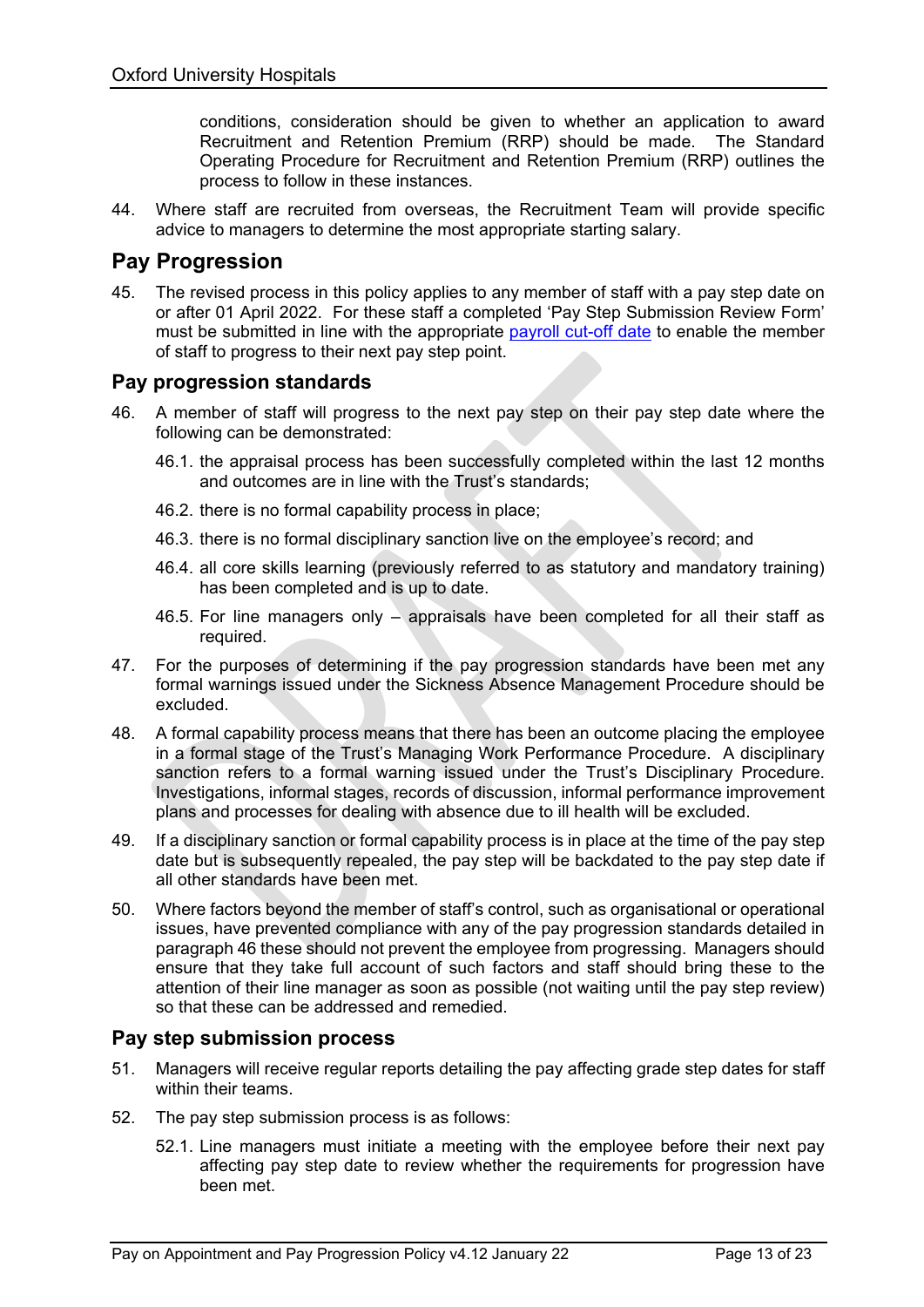- 52.2. This meeting will draw on the most recent appraisal outcome and consider the standards detailed in paragraph 46. It is not necessary to schedule appraisals to coincide with pay step dates.
- 52.3. At the review meeting the Pay Step Submission Review Form (available in the policy toolkit) must be completed.
- 52.4. There are two possible outcomes from the review meeting: (1) the standards have been met; or (2) the standards have not been met.
- 53. If the standards detailed in paragraph 46 have been met the member of staff will progress to their next pay step on their pay step date. To enable the Payroll Department to action this move the completed Pay Step Submission Review Form must be submitted in the month preceding the member of staff's pay step date.
- 54. There may be occasions where the standards have not been met, but there are significant mitigating factors. In these circumstances the manager must consider whether the mitigating factors justify delaying a pay step or not. Advice should be sought from the appropriate Divisional Head of Workforce as necessary.
- 55. If the standards detailed in paragraph 46 have not been met and there are no mitigating factors, please refer to the 'Decision to delay a pay step' section for further information on the process to follow.
- 56. Although staff must have successfully completed their appraisal within the last 12 months to move to their next pay step point, the date the appraisal takes place does not need to be linked to their pay step date.

### **Decision to delay a pay step**

- 57. It is expected that staff will achieve the required standards at the point of their pay step date. It is also expected that staff and their line manager should have regular discussions about any problems in reaching the required standards before the pay step date to allow for possible solutions to be found to enable pay step progression.
- 58. In situations where the standards have not been met as per paragraph 46, and there are no mitigating factors sufficient to justify this, it is expected that an individual's pay step will be delayed, subject to the arrangements outlined in this section.
- 59. At the pay step review meeting the manager should discuss the standards that have not been met and review previous discussions about these, consider any mitigating factors, record their decision on the Pay Step Submission Review Form and submit the completed Pay Step Submission Form to the HR Records Team to record on the member of staff's electronic personal file.
- 60. Where the manager has made the decision to delay the pay step the member of staff has the right to appeal this decision using the Trust's Appeals Procedure. If this is upheld, the pay step should be applied backdated to the pay step date.
- 61. Where a pay step has been delayed the manager should discuss and agree a plan with the member of staff for any remedial action needed to ensure the required standard for pay progression is met, including a timescale and how any training and support needs will be met. Please refer to the Toolkit for the Deferred Pay Step Development Plan. Where a pay step has been delayed due to the member of staff having a live formal warning this should be reflected in the plan.
- 62. The member of staff must take all necessary steps to meet the requirements as soon as possible and the manager must provide the necessary support.
- 63. A further pay step review meeting should be arranged at an agreed date to review progress and, where satisfactory, initiate progression to the next pay step by forwarding a copy of the completed Deferred Pay Step Development Plan to the HR Records Team.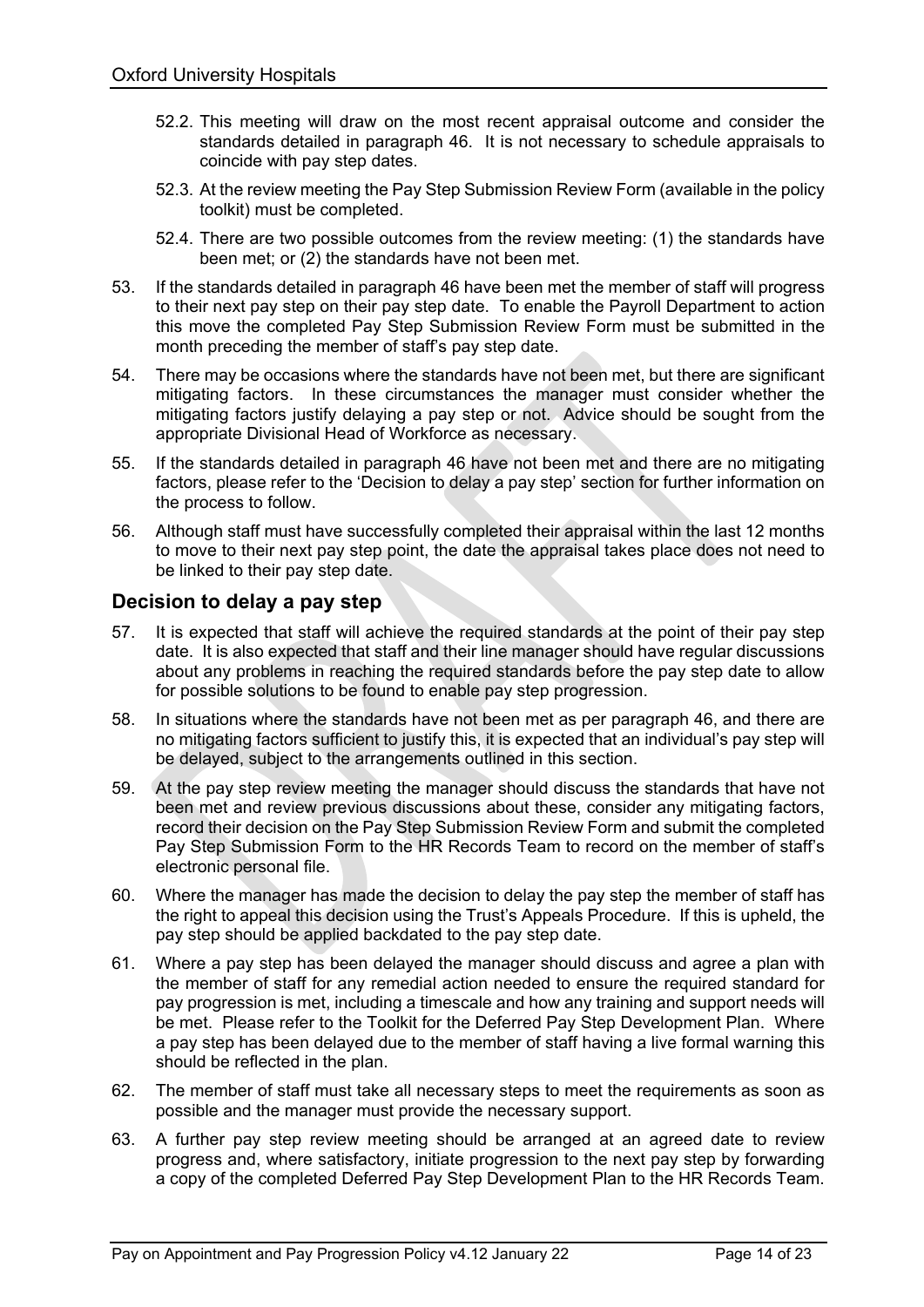The effective date for progressing to the next pay step should be the earliest date that the relevant requirements are shown to have been met, for example when the development plan has been achieved or when a formal warning has expired. The pay step date for future years will remain unchanged.

- 64. Where a pay step is delayed due to a live disciplinary sanction, or a formal capability process, the line manager should initiate a pay step review meeting before the expiry of the sanction or formal capability plan. This should be used to confirm that all other requirements have been met and to ensure that the staff member progresses to the next pay step, effective the day after the sanction expires. Future pay step dates will remain unchanged.
- 65. A disciplinary sanction cannot be applied retrospectively to delay a pay step if it comes into effect after the pay step date.

### **Absence from work when pay step is due**

- 66. If a member of staff is absent from work for reasons such as sickness or maternity/adoption/shared parental leave when a pay step is due, the principle of equal and fair treatment should be followed so that no detriment is suffered as a result.
- 67. In the case of planned long-term paid absence such as maternity, adoption or shared parental leave the pay step review can be conducted early if this is reasonable and practical, allowing the pay step to be applied on the member of staff's pay step date in their absence.
- 68. If a member of staff is on long-term paid absence such as maternity, adoption or shared parental leave and a pay step review cannot be conducted prior to the pay step date; the pay step point should normally be applied in their absence, in line with the principles of equal and fair treatment (please refer to paragraphs 69 and [70](#page-14-0) for exclusions to this).
- 69. If there was a live disciplinary sanction in place at the point the member of staff went on leave, the pay step point should be applied in their absence if appropriate, effective the day after the sanction expires.
- <span id="page-14-0"></span>70. If there was an active formal capability process underway at the point the member of staff went on leave, the pay step point will be delayed. The improvement process should be resumed immediately upon their return. On satisfactory completion, the period of their absence should be set aside and the pay step point backdated to an agreed date as if they had completed the improvement process without being absent. Managers must take care to avoid any discrimination or detriment on the grounds of maternity, sex or disability that could arise in relation to staff on maternity/adoption/shared parental leave or sick leave.
- 71. If a member of staff is suspended from work the Trust will ensure that the pay step is applied from the pay step review date if a member of staff is suspended on that date, provided they were meeting the standards in paragraph 46 at the time of suspension.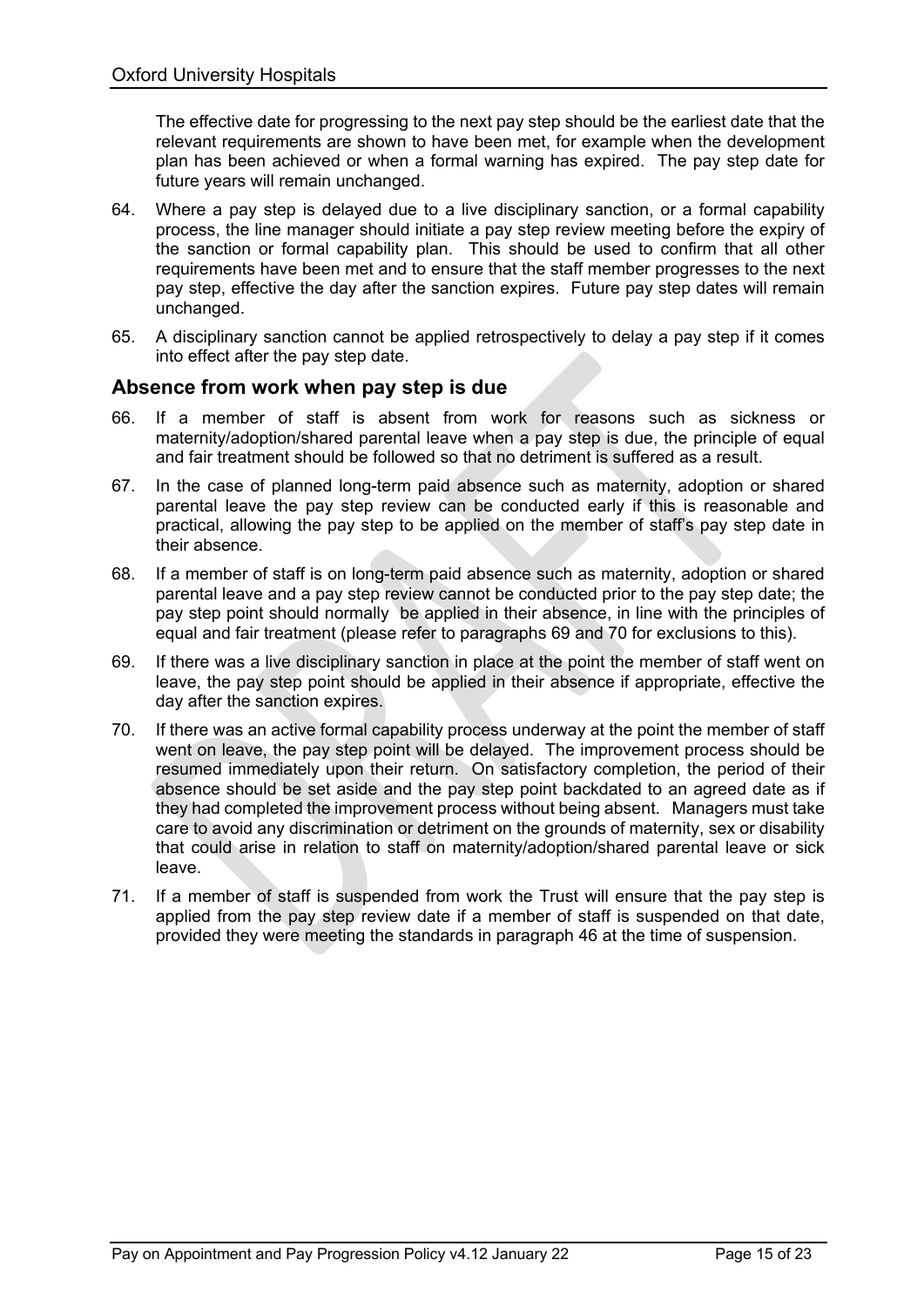# **Training**

72. There is no mandatory training associated with this guidance. Ad hoc training sessions based on an individual's training needs will be defined within their annual appraisal or job plan.

## **Monitoring Compliance**

- 73. Data on pay step and re-earnable pay outcomes must be collected, audited, published and monitored locally in partnership with staff side, including by protected characteristics and contract status.
- 74. The Trust must also collect and submit the data necessary to support national monitoring of the pay progression system by and on behalf of the Staff Council.

| <b>Aspect of compliance</b><br>or effectiveness being<br>monitored                                                                                       | <b>Monitoring</b><br>method                                                                                            | <b>Responsibility for</b><br>monitoring (job<br>title)              | Frequency<br>οf<br>monitoring | Group or<br><b>Committee that will</b><br>review the findings<br>and monitor<br>completion of any<br>resulting action<br>plan                     |
|----------------------------------------------------------------------------------------------------------------------------------------------------------|------------------------------------------------------------------------------------------------------------------------|---------------------------------------------------------------------|-------------------------------|---------------------------------------------------------------------------------------------------------------------------------------------------|
| step<br>and<br>Pay<br>re-<br>earnable pay outcomes<br>(including deferral)<br>bv<br>protected characteristics<br>and contract status                     | Audit<br>of<br>pay<br>progression<br>data<br>from ESR                                                                  | Assistant Director of<br>Workforce - Pay,<br>Policy & Reward        | Annual                        | People and Comms<br>Committee,<br>Trust<br>Alliance<br>Committee<br>and<br>Equality,<br>Diversity<br>and<br><b>Inclusion</b><br>Steering<br>Group |
| of<br>Higher<br><b>Number</b><br>starting Salary Requests<br>submitted, agreed and<br>declined by protected<br>characteristics<br>and<br>contract status | Audit<br>higher<br>starting<br>salary<br>requests received<br>via<br>the<br>Clinical/Non-<br><b>Clinical Pay Panel</b> | <b>Head of Resourcing</b>                                           | Annual                        | People and Comms<br>Committee<br>and<br>Equality,<br>Diversity<br>Inclusion<br>and<br><b>Steering Group</b>                                       |
| Number of pay steps<br>authorised when Trust<br>standards have not been<br>met but mitigating factors<br>taken<br>into<br>were<br>consideration          | Audit<br><sub>of</sub><br>completed<br>Pay<br><b>Step</b><br><b>Review</b><br>Submission<br><b>Forms</b>               | <b>Assistant Director of</b><br>Workforce - Pay,<br>Policy & Reward | Annual                        | People and Comms<br>Committee,<br>Trust<br>Committee<br>Alliance<br>Equality,<br>and<br>Diversity<br>and<br><b>Inclusion</b><br>Steering<br>Group |
| <b>Number</b><br>οf<br>appeals<br>against decision to delay<br>pay step                                                                                  | Trust's<br>Audit<br>οf<br>Employee<br><b>Relations Tracker</b>                                                         | Head of Employee<br><b>Relations</b>                                | Annual                        | People and Comms<br>Committee and<br>Equality, Diversity<br>and Inclusion<br><b>Steering Group</b>                                                |

- 75. The Trust may undertake monitoring of this guidance as response to identification of any gaps or as a result of the identification of risks arising from the guidelines prompted by incident review, external reviews, or other sources of information and advice. This monitoring could include:
	- 75.1. commissioned audits and reviews;
	- 75.2. detailed data analysis; and/or
	- 75.3. other focused studies.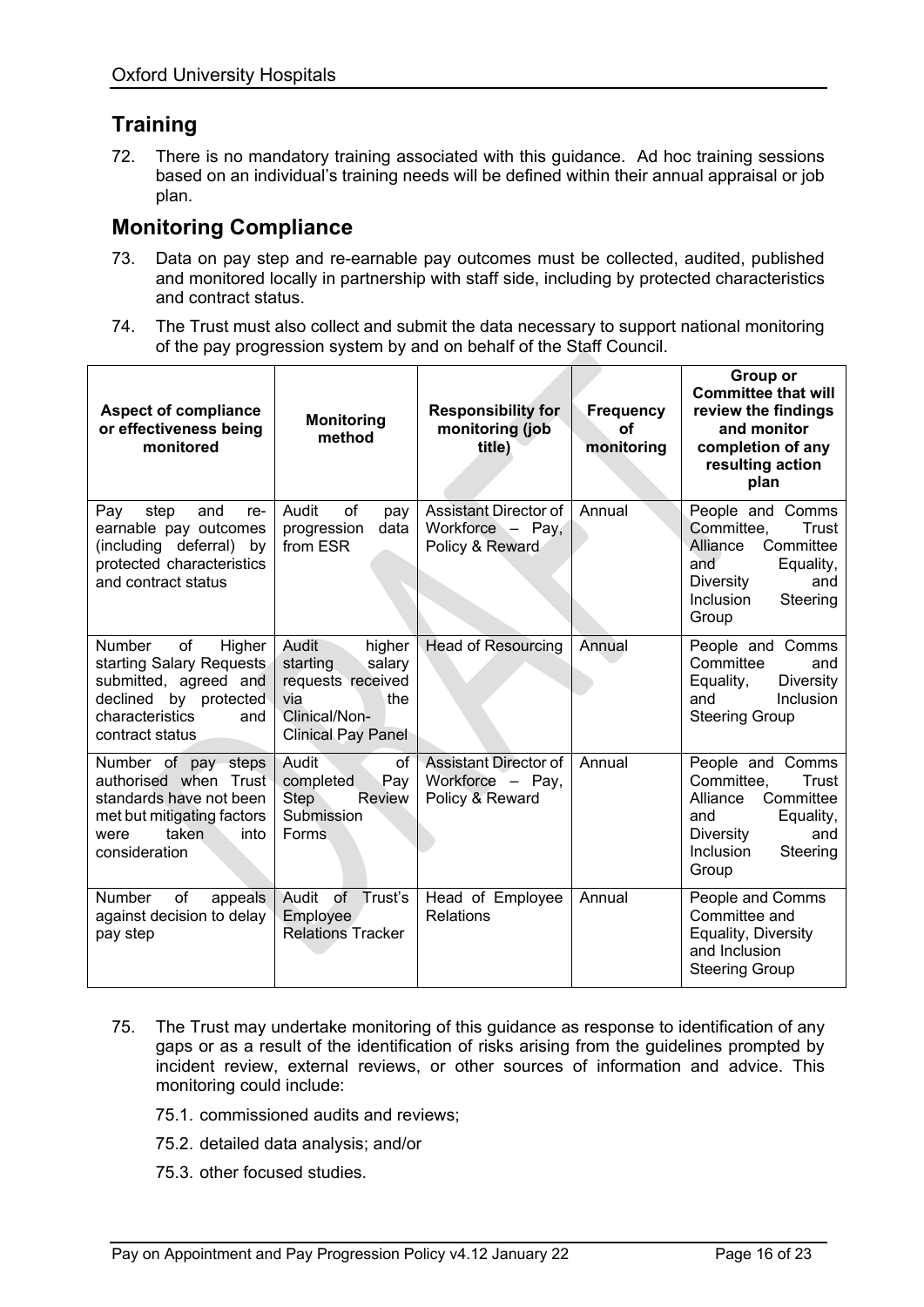### **Review**

- 76. This policy will be reviewed in three years, as set out in the Developing and Managing Policies and Procedural Documents Policy. It may need revising before this date, particularly if national guidance or local arrangements change.
- 77. Until such time as the review is completed and the successor document approved by the relevant committee this policy will remain valid.

#### **References**

- 78. References in this document include:
	- 78.1. [NHS Terms and Conditions of Service Handbook](https://www.nhsemployers.org/tchandbook)
	- 78.2. [NHS Employers Pay Deal Questions and Answers](https://www.nhsemployers.org/pay-pensions-and-reward/2018-contract-refresh/questions-and-answers#2)
	- 78.3. [NHS Employers Pay Progression Scenarios](https://www.nhsemployers.org/publications/pay-progression-scenarios)
	- 78.4. [NHS Job Evaluation Handbook](https://www.nhsemployers.org/pay-pensions-and-reward/job-evaluation/job-evaluation-handbook)

#### **Equality Impact Assessment**

79. As part of its development, this guidance and its impact on equality has been reviewed. The purpose of the assessment is to minimise and if possible remove any disproportionate impact on the grounds of race, gender, disability, age, sexual orientation or religious belief. No detriment was identified. The assessment form can be found at **Appendix 1**.

| Date of<br>revision | <b>Version</b><br>number | Reason for review or update                                                                                                                                                                              |  |  |  |  |  |
|---------------------|--------------------------|----------------------------------------------------------------------------------------------------------------------------------------------------------------------------------------------------------|--|--|--|--|--|
| August 2013         | 1.0                      | First version of guidelines                                                                                                                                                                              |  |  |  |  |  |
| January 2014        | 2.0                      | Revisions made following feedback from Non-Medical CIP<br>Task & Finish Group.                                                                                                                           |  |  |  |  |  |
| May 2014            | 3.0                      | changes to approval of<br>Revisions made following<br>exceptional salary requests                                                                                                                        |  |  |  |  |  |
| <b>July 2014</b>    | 4.0                      | Revision made to include guidance on the application of a<br>spot salary.                                                                                                                                |  |  |  |  |  |
| February 2015       | 4.2                      | Revision made to remove reference to IDSPay.co.uk due<br>to very low take up of this benchmarking                                                                                                        |  |  |  |  |  |
| January 2017        | 4.3                      | Revision to tighten controls and add new junior doctor<br>contract                                                                                                                                       |  |  |  |  |  |
| January 2020        | 4.5                      | Updated to reflect changes to NHS Terms and Conditions<br>of Service, removed reference to medical and dental staff,<br>incorporated Linking Pay Progression and Performance<br>Policy into this policy. |  |  |  |  |  |
| November 2021       | 4.9                      | Included process for pay progression and undertook full<br>review of policy wording in line with terms and conditions<br>of service.                                                                     |  |  |  |  |  |
| January 2022        | 4.12                     | Updated following feedback received during consultation<br>on the draft Policy.                                                                                                                          |  |  |  |  |  |

### **Document History**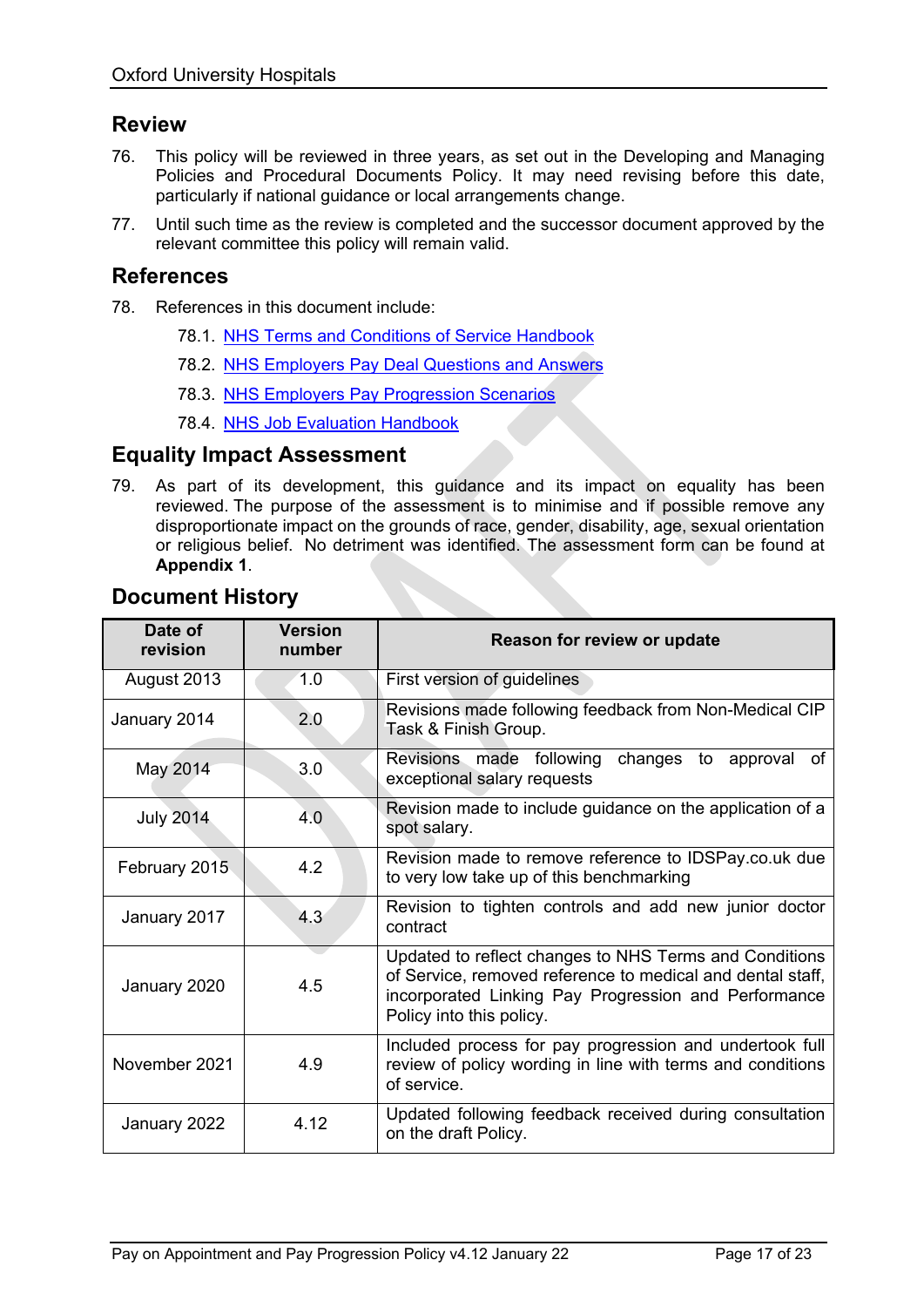### **Appendix 1 - Equality Impact Assessment**

### **1. Information about the policy, service or function**

| What is being assessed                                                                                            | <b>Existing Policy / Procedure</b>                                                                                                                                                                                                                                                                  |
|-------------------------------------------------------------------------------------------------------------------|-----------------------------------------------------------------------------------------------------------------------------------------------------------------------------------------------------------------------------------------------------------------------------------------------------|
| Job title of staff member<br>completing assessment                                                                | HR Manager - Policies and Procedures                                                                                                                                                                                                                                                                |
| Name of policy / service /<br>function:                                                                           | Pay on Appointment and Pay Progression Policy                                                                                                                                                                                                                                                       |
| Details about the policy /<br>service / function                                                                  | This policy implements the NHS Terms and Conditions of<br>Service with regard to pay on appointment and pay<br>progression for non-medical staff and provides guidance on<br>the process to be followed for agreeing a higher starting<br>salary for non-medical staff on appointment to the Trust. |
| this<br>ls.<br>document<br>compliant with the Web<br><b>Content</b><br><b>Accessibility</b><br><b>Guidelines?</b> | Yes                                                                                                                                                                                                                                                                                                 |
| <b>Review Date</b>                                                                                                | 3 years                                                                                                                                                                                                                                                                                             |
| <b>Date</b><br>assessment<br>completed                                                                            | May 2021                                                                                                                                                                                                                                                                                            |
| Signature of staff member<br>completing assessment                                                                | thou, CIbang                                                                                                                                                                                                                                                                                        |
| Signature of staff member<br>approving assessment                                                                 |                                                                                                                                                                                                                                                                                                     |
|                                                                                                                   |                                                                                                                                                                                                                                                                                                     |

### **2. Screening Stage**

**Who benefits from this policy, service or function? Who is the target audience?** 

#### • Staff

**Does the policy, service or function involve direct engagement with the target audience?**

Yes *- continue with full equality impact assessment*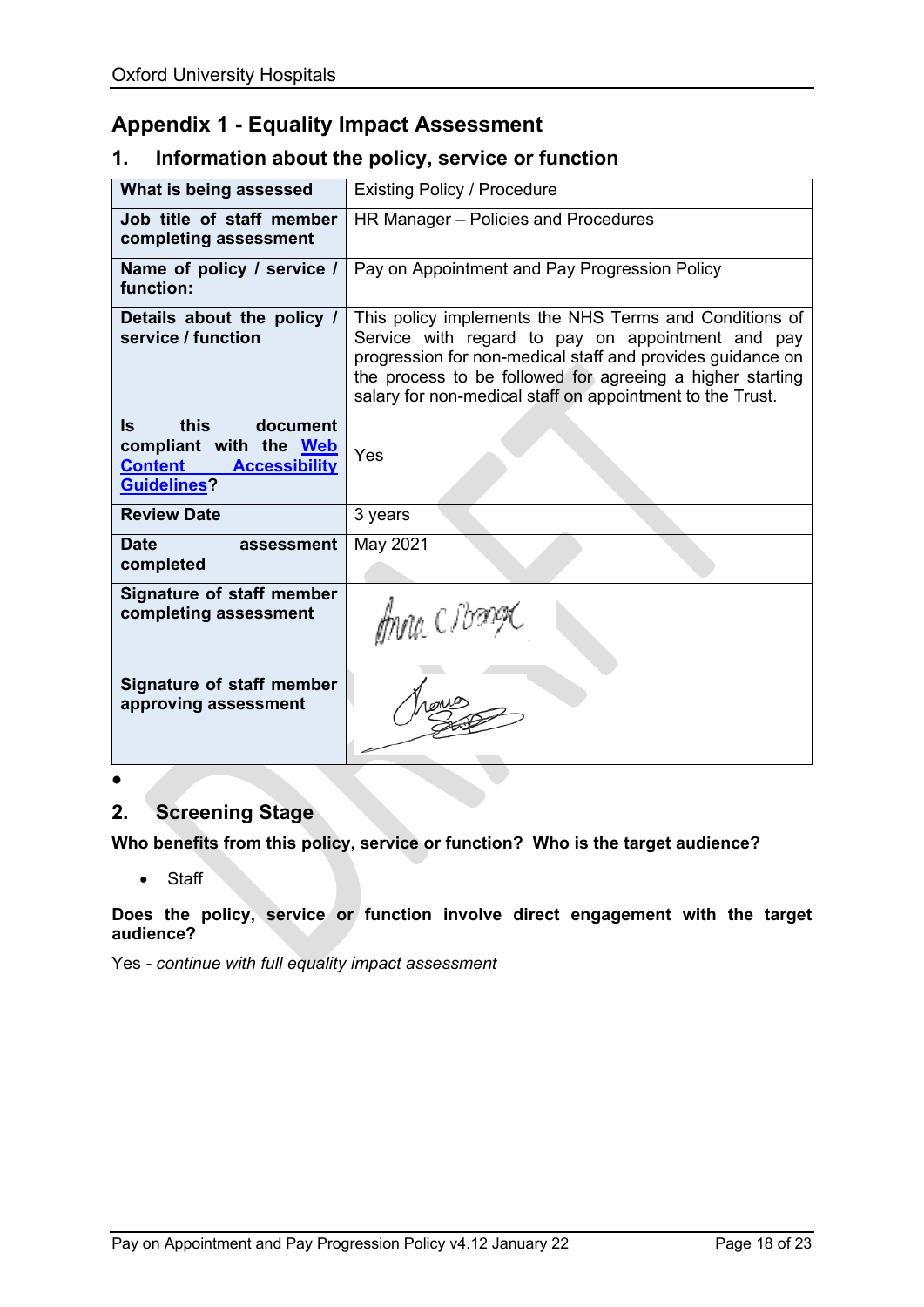### **3. Research Stage**

#### **Notes:**

- If there is a neutral impact for a particular group or characteristic, mention this in the 'Reasoning' column and refer to evidence where applicable.
- Where there may be more than one impact for a characteristic (e.g. both positive and negative impact), identify this in the relevant columns and explain why in the 'Reasoning' column.
- The Characteristics include a wide range of groupings and the breakdown within characteristics is not exhaustive, but is used to give an indication of groups that should be considered. Where applicable please detail in the 'Reasoning' column where specific groups within categories are affected, for example, under Race the impact may only be upon certain ethnic groups.

#### **Impact Assessment**

| <b>Characteristic</b>                                                                                                | <b>Positive</b><br><b>Impact</b> | <b>Negative</b><br><b>Impact</b> | <b>Neutral</b><br><b>Impact</b> | Not enough<br>information | <b>Reasoning</b>                                                                                                                                                                                                                                                                                                                                                                                                                                                                                                                                                                                                                                 |
|----------------------------------------------------------------------------------------------------------------------|----------------------------------|----------------------------------|---------------------------------|---------------------------|--------------------------------------------------------------------------------------------------------------------------------------------------------------------------------------------------------------------------------------------------------------------------------------------------------------------------------------------------------------------------------------------------------------------------------------------------------------------------------------------------------------------------------------------------------------------------------------------------------------------------------------------------|
| Sex and Gender Re-assignment - men<br>(including trans men), women (including<br>trans women) and non-binary people. |                                  |                                  | X                               |                           | Agenda for change has been assessed as being<br>equal pay compliant when implemented correctly.<br>Pay step review outcomes will monitored by<br>protected characteristic and the data shared with<br>the relevant committee(s). A more robust process<br>for agreeing higher starting salaries has been<br>developed and requires managers to take into<br>consideration the principles of equal pay and the<br>Equality Act when requesting a higher starting<br>salary. All requests for a higher starting salary will<br>require approval by the same Executive Officer<br>and/or panel to ensure greater consistency of<br>decision making. |
| Race - Asian or Asian British; Black or<br>Black British; Mixed Race; White British;<br>White Other; and Other       |                                  |                                  | X                               |                           | A new process for agreeing higher starting salary<br>has been developed as part of this policy and<br>when submitting a request for approval to offer a<br>higher starting salary to new recruits. When<br>submitting a request for approval to pay a higher<br>starting salary the manager needs to demonstrate<br>they have taken into consideration the principles<br>of equal pay and the Equalities Act. All requests                                                                                                                                                                                                                       |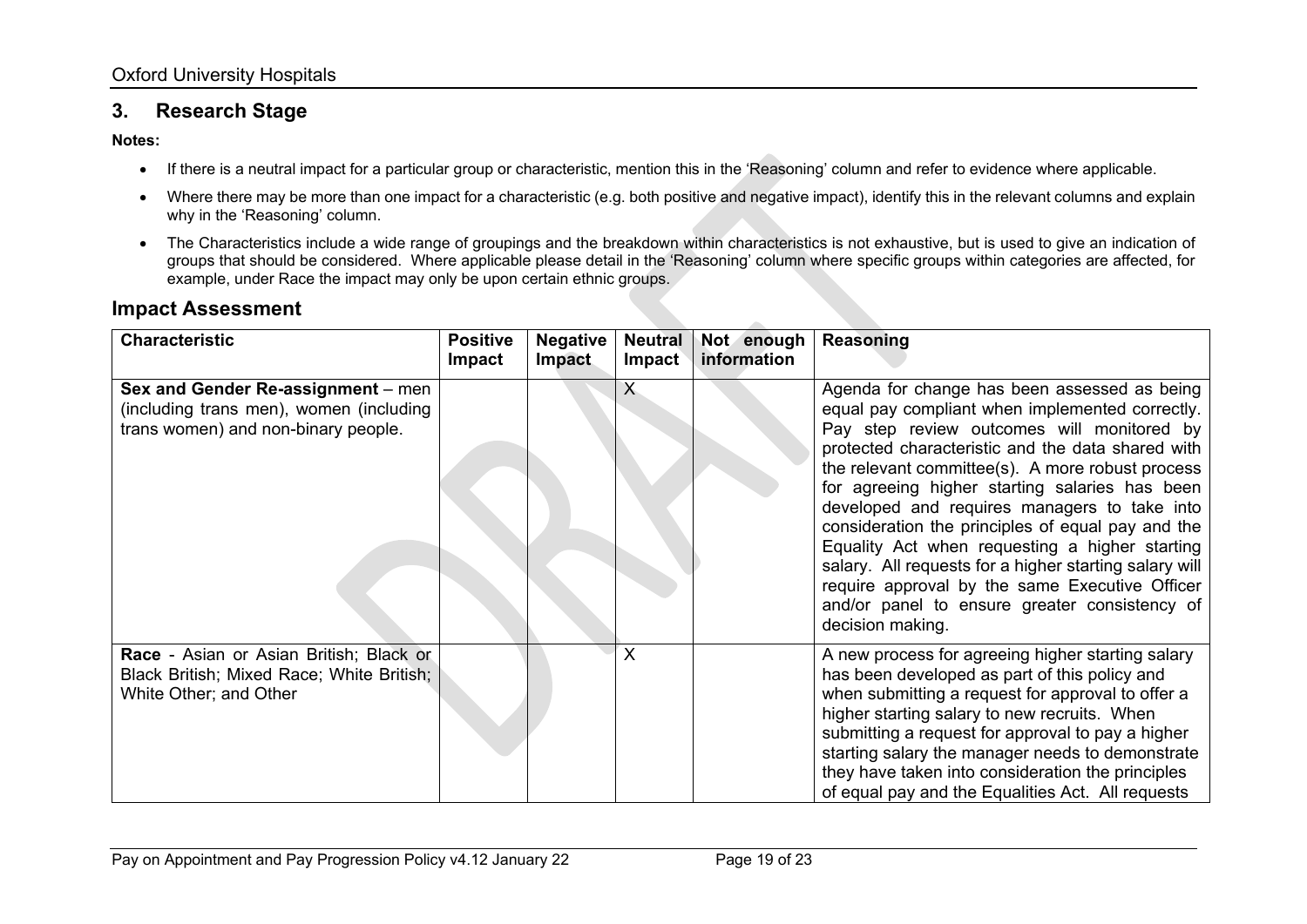# **Oxford University Hospitals**

| <b>Characteristic</b>                          | <b>Positive</b><br>Impact | <b>Negative</b><br>Impact | <b>Neutral</b><br><b>Impact</b> | Not enough<br>information | Reasoning                                                                                                                                                                                                                                                                                                                                                                                                   |
|------------------------------------------------|---------------------------|---------------------------|---------------------------------|---------------------------|-------------------------------------------------------------------------------------------------------------------------------------------------------------------------------------------------------------------------------------------------------------------------------------------------------------------------------------------------------------------------------------------------------------|
|                                                |                           |                           |                                 |                           | for a higher starting salary will require approval by<br>the same Executive Officer and/or panel to<br>ensure greater consistency of decision making<br>Pay step review outcomes will monitored by                                                                                                                                                                                                          |
|                                                |                           |                           |                                 |                           | protected characteristic and the data shared with<br>the relevant committee(s).                                                                                                                                                                                                                                                                                                                             |
| <b>Disability</b> - disabled people and carers |                           |                           | X                               |                           | The policy sets out the steps to be followed if the<br>member of staff is absent from work on a long<br>term basis when a pay step is due to ensure the<br>member of staff suffers no detriment as a result of<br>their absence. Pay step review outcomes will<br>monitored by protected characteristic and the<br>data shared with the relevant committee(s).                                              |
| Age                                            |                           | X                         | $\overline{\mathsf{X}}$         |                           | There is the potential for negative impact to<br>younger applicants when taking into account other<br>relevant knowledge, skills and experience in<br>determining the pay on appointment for applicants<br>with no previous NHS experience or a break in<br>NHS service. However, this is justifiable as the<br>same principles would apply to all applicants with<br>no NHS experience, regardless of age. |
| <b>Sexual Orientation</b>                      |                           |                           | X                               |                           | Pay step review outcomes will monitored by<br>protected characteristic and the data shared with<br>the relevant committee(s).                                                                                                                                                                                                                                                                               |
| <b>Religion or Belief</b>                      |                           |                           | $\pmb{\times}$                  |                           | Pay step review outcomes will monitored by<br>protected characteristic and the data shared with<br>the relevant committee(s).                                                                                                                                                                                                                                                                               |
| <b>Pregnancy and Maternity</b>                 |                           |                           | X                               |                           | The policy sets out the steps to be followed if a<br>member of staff is on maternity leave (or adoption                                                                                                                                                                                                                                                                                                     |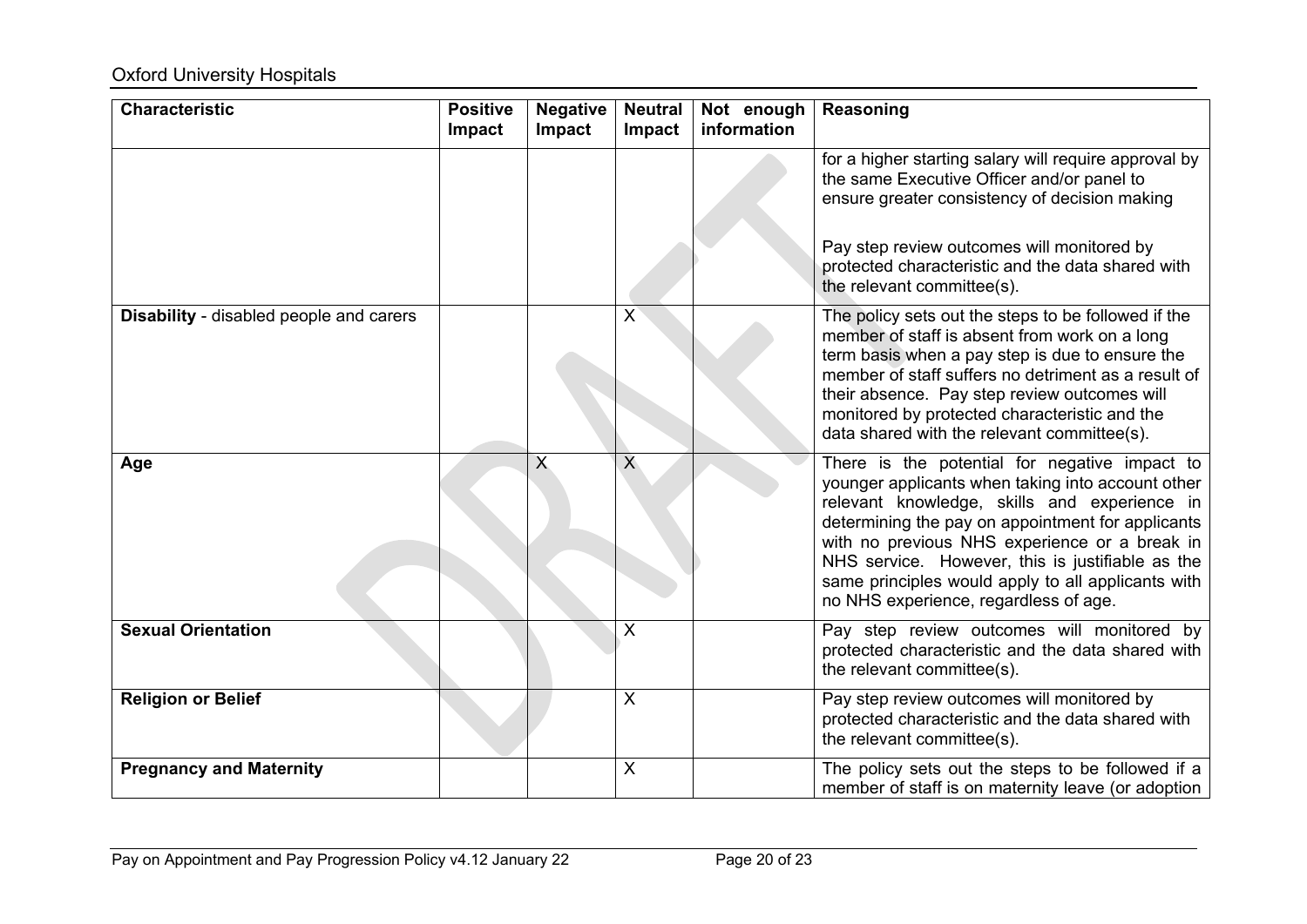# **Oxford University Hospitals**

| <b>Characteristic</b>                                                                                     | <b>Positive</b><br>Impact | <b>Negative</b><br>Impact | <b>Neutral</b><br><b>Impact</b> | Not enough<br>information | Reasoning                                                                                                                                      |
|-----------------------------------------------------------------------------------------------------------|---------------------------|---------------------------|---------------------------------|---------------------------|------------------------------------------------------------------------------------------------------------------------------------------------|
|                                                                                                           |                           |                           |                                 |                           | or shared parental leave) at the time a pay step is<br>due to ensure the member of staff suffers no<br>detriment as a result of their absence. |
| <b>Marriage or Civil Partnership</b>                                                                      |                           |                           | Х                               |                           | Pay step review outcomes will monitored by<br>protected characteristic and the data shared with<br>the relevant committee(s).                  |
| <b>Other Groups / Characteristics - for</b><br>example, homeless people, sex workers,<br>rural isolation. |                           |                           |                                 |                           |                                                                                                                                                |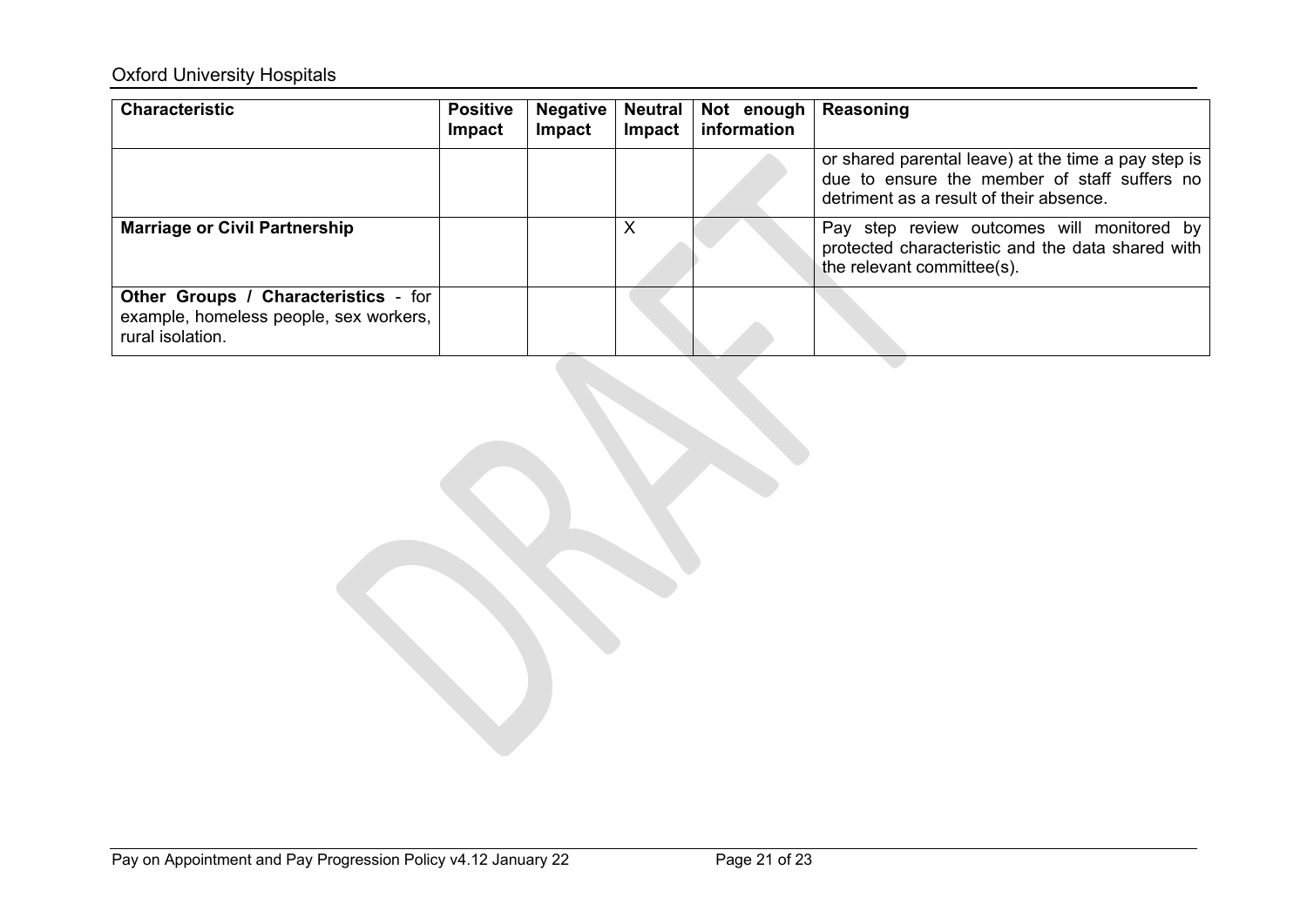#### **Sources of information**

NHS Terms and Conditions of Service. NHS Employers Pay Deal FAQs document. Workforce Race Equality Standard Report 2018

#### **Consultation with protected groups**

| Group             | <b>Summary of consultation</b>                                                                                                                                                                                                                                                                                                                                                                                                                                                      |
|-------------------|-------------------------------------------------------------------------------------------------------------------------------------------------------------------------------------------------------------------------------------------------------------------------------------------------------------------------------------------------------------------------------------------------------------------------------------------------------------------------------------|
| <b>BAME</b> staff | BAME staff gave feedback on the pay on appointment and pay<br>progression process as part of the Workforce Race Equality<br>standard 2018. There were concerns that the existing policy was<br>not applied consistently and the lack of transparency led to<br>perceptions that BAME staff were being unfairly impacted through<br>application of the procedure. This feedback has been reflected<br>within the new procedure and process for agreeing higher starting<br>salaries. |

#### **Consultation with others**

All staff will have opportunity to feedback as part of the 30 day consultation period under the Developing and Managing Policies and Procedural Documents Policy. The draft policy will be circulated to the relevant Staff Networks by the Equality, Diversity and Inclusion Manager.

#### **4. Summary stage**

#### **Outcome Measures**

Through implementation of this policy it is anticipated the following will be achieved:

- Transparent pay on appointment and pay progression process,
- Process applied consistently across the Trust to all non-medical staff; and
- Pay on appointment and pay progression process is aligned with nationally agreed NHS Terms and Conditions of Service.

For staff who are absent at the time of their grade step point guidance is included on pay progression.

If at the time the grade step is due the employee does not meet the local criteria for pay progression as they do not have a current appraisal and/or up-to-date statutory and mandatory training employees are able to provide mitigation which may still allow for pay progression.

The policy also allows for the right of appeal against a decision to defer pay progression which will allow the decision to be reviewed by an independent third party.

#### **Positive Impact**

Through the requirement for all higher starting salaries to be approved by the same Executive Officer and/or panel it is expected there will be greater transparency, consistency of approach and reduce the potential for unconscious bias.